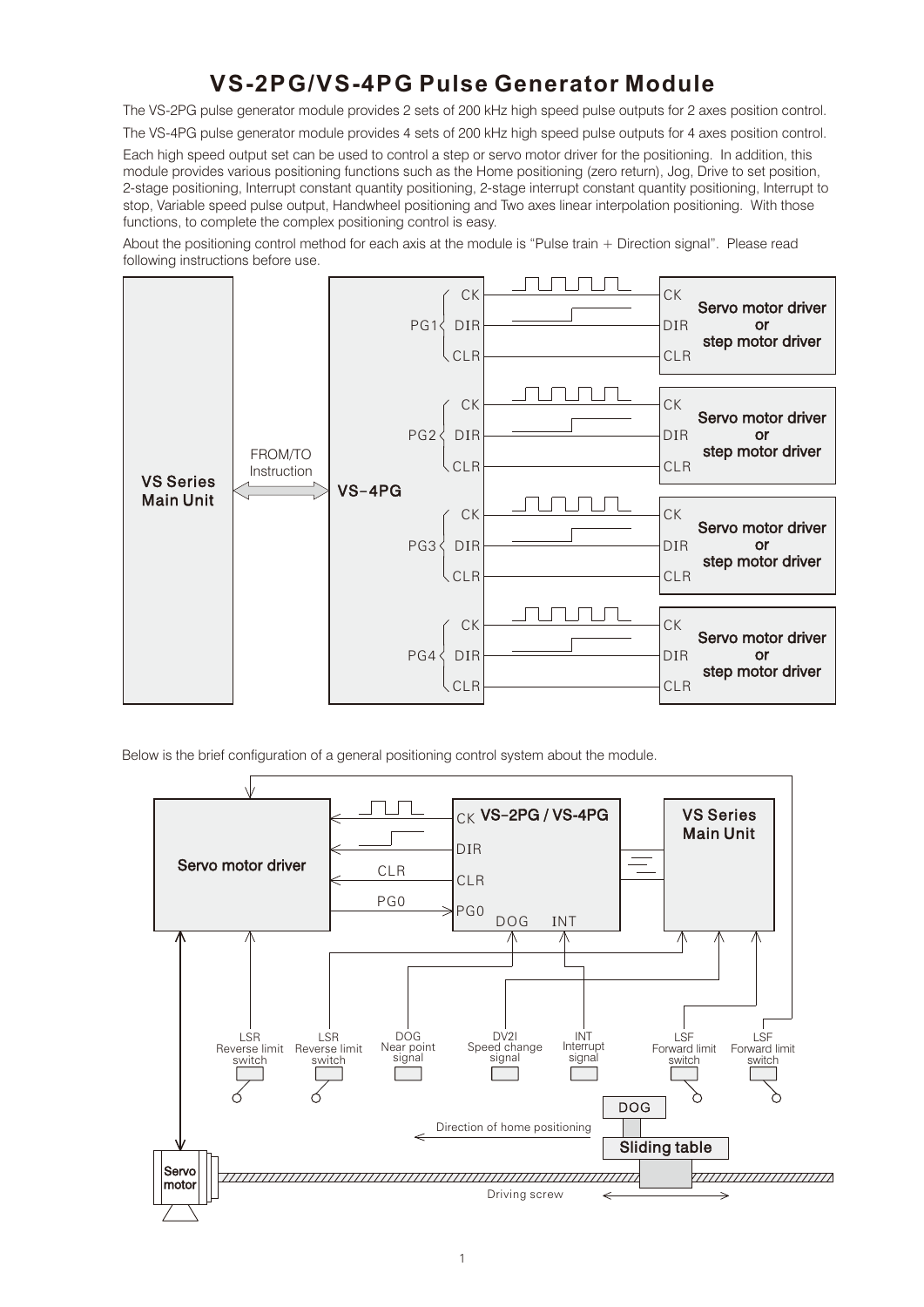### • Product Exterior





Module Weight (N.W. / G.W.): 200g / 305g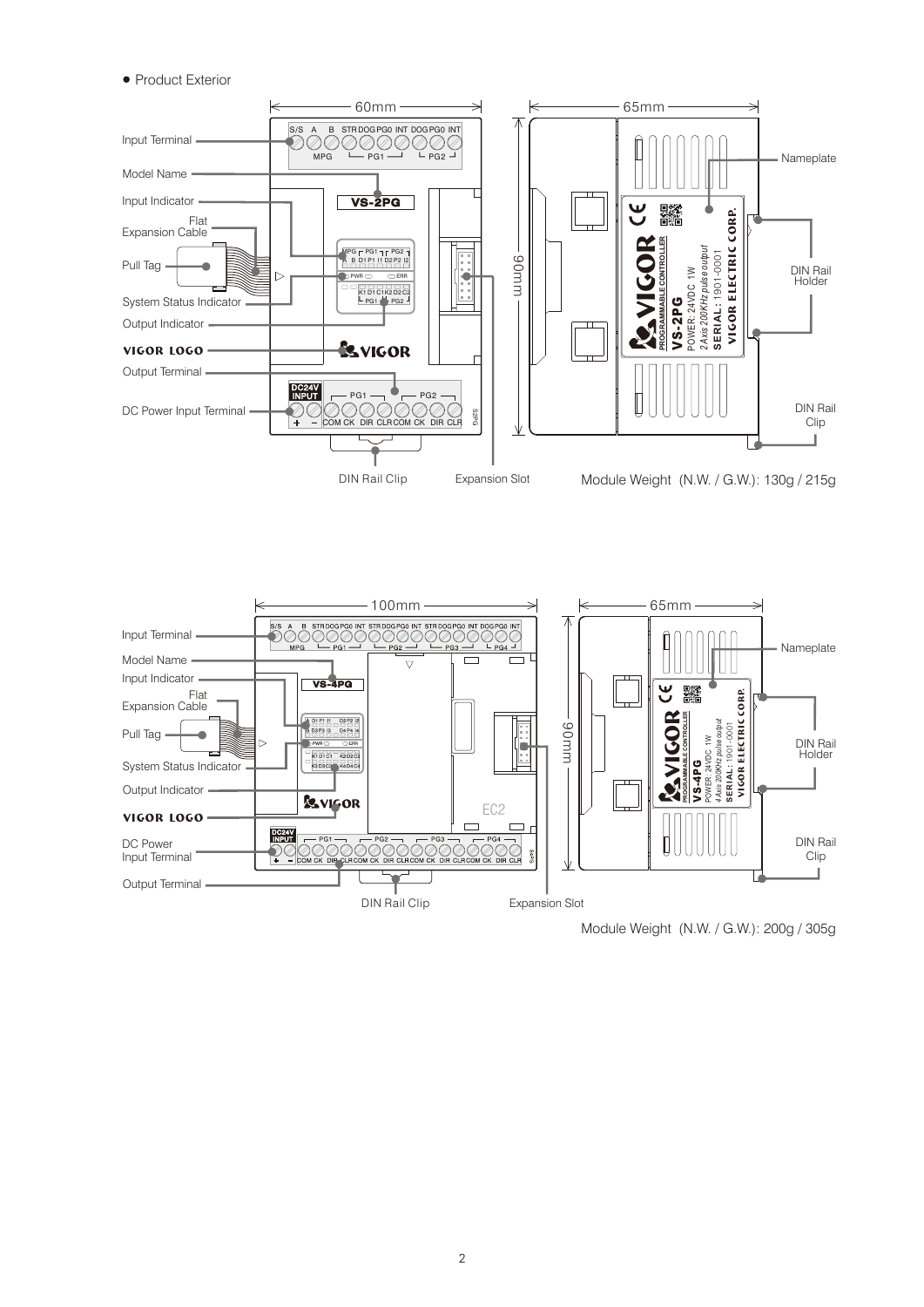# • Product Specification

# Input Specification

| <b>Item</b>              | A                                                                           | B                                   | <b>STR</b>           | <b>DOG</b>           | P G 0                                   | <b>INT</b>           |  |  |  |  |  |
|--------------------------|-----------------------------------------------------------------------------|-------------------------------------|----------------------|----------------------|-----------------------------------------|----------------------|--|--|--|--|--|
| Input Type               | Sinking or Sourcing either (all the input signals should use the same type) |                                     |                      |                      |                                         |                      |  |  |  |  |  |
| Input Activating Voltage | $DC24V + 15%$                                                               |                                     |                      |                      |                                         |                      |  |  |  |  |  |
| Input Signal Current     | 5.3mA/DC24V                                                                 |                                     |                      |                      |                                         |                      |  |  |  |  |  |
| Input ON Current         | $>$ 3.5 $mA$                                                                | $>$ 3.5 $mA$                        | $>$ 3.5mA            | $>$ 3.5mA            | $>$ 3.5 $mA$                            | $>$ 3.5 $mA$         |  |  |  |  |  |
| Input OFF Current        | $<$ 1.5mA                                                                   | $<$ 1.5mA                           | < 1.5mA              | < 1.5mA              | < 1.5mA                                 | < 1.5mA              |  |  |  |  |  |
| Input Resistance         | $4.3k\Omega$ approx.                                                        | $4.3k\Omega$ approx.                | $4.3k\Omega$ approx. | $4.3k\Omega$ approx. | $4.3k\Omega$ approx.                    | $4.3k\Omega$ approx. |  |  |  |  |  |
| Input Response Time      |                                                                             |                                     | $<$ 200 $\mu$ s      | < 1ms                | < 1ms                                   | $10\mu s$            |  |  |  |  |  |
| <b>BFM Response Time</b> | 10ms                                                                        | 10ms                                | 10ms                 | 10 <sub>ms</sub>     | 10 <sub>ms</sub>                        | 10ms                 |  |  |  |  |  |
| Input Signal Type        |                                                                             | Dry contact or NPN / PNP transistor |                      |                      |                                         |                      |  |  |  |  |  |
| <b>Isolation Method</b>  | Photocoupler Isolation                                                      |                                     |                      |                      |                                         |                      |  |  |  |  |  |
| Max. Counting Freq.      | 50kHz                                                                       | 50kHz                               |                      |                      |                                         |                      |  |  |  |  |  |
| Input Indicator          | Activated input causes its indicator<br>ΟN                                  |                                     |                      |                      | Activated input causes its indicator ON |                      |  |  |  |  |  |

# Output Specification

| <b>Item</b>                                                     | СK                         | <b>DIR</b>                                  |                                             |
|-----------------------------------------------------------------|----------------------------|---------------------------------------------|---------------------------------------------|
| Output Type                                                     | <b>MOSFET Output</b>       | MOSFET Output                               | <b>NPN Transistor Output</b>                |
| Switch Voltage                                                  | $DC5V \sim 30V$            | DC5V~30V                                    | $DC5V \sim 30V$                             |
| <b>Rated Current</b>                                            | 0.3A                       | 0.3A                                        | 0.3A                                        |
| Open Circuit Leakage                                            |                            |                                             | $< 0.1$ mA/DC30V                            |
| Response Time                                                   | 200kHz                     | $< 2.5 \mu s$                               | ON 100ms approximately                      |
| <b>Isolation Method</b>                                         | Magnetic-coupler Isolation | Magnetic-coupler Isolation                  | Photocoupler Isolation                      |
| Activated output causes<br>Output Indicator<br>its indicator ON |                            | Activated output causes<br>its indicator ON | Activated output causes<br>its indicator ON |

# Basic Specification

| <b>Item</b>         |                                                                                                                                                               | <b>Specification</b>                                                                                                                                                                        |  |  |  |  |  |  |
|---------------------|---------------------------------------------------------------------------------------------------------------------------------------------------------------|---------------------------------------------------------------------------------------------------------------------------------------------------------------------------------------------|--|--|--|--|--|--|
| Number of Axes      |                                                                                                                                                               | The VS-2PG has 2 axes (PG1 $\sim$ PG2); the VS-4PG has 4 axes (PG1 $\sim$ PG4), each axis is independent.<br>The PG1 & PG2 or PG3 & PG4 can be paired for the two axes linear interpolation |  |  |  |  |  |  |
|                     |                                                                                                                                                               | • The VS Main Unit uses the specific BFM to deliver the setting of positioning speed                                                                                                        |  |  |  |  |  |  |
| Command of Speed    |                                                                                                                                                               | • The range of positioning speed is $1Hz \sim 200kHz$                                                                                                                                       |  |  |  |  |  |  |
|                     | • The unit of speed can use Hz, cm/min, 10deg/min or inch/min                                                                                                 |                                                                                                                                                                                             |  |  |  |  |  |  |
|                     | • The VS Main Unit uses the specific BFM to deliver the setting of positioning target                                                                         |                                                                                                                                                                                             |  |  |  |  |  |  |
|                     | • Supports 32-bit position data value for the positioning                                                                                                     |                                                                                                                                                                                             |  |  |  |  |  |  |
| Command of Position | • The unit of position can use Pulse, $\mu$ m, mdeg or 10 <sup>-4</sup> inch                                                                                  |                                                                                                                                                                                             |  |  |  |  |  |  |
|                     | • Can use the $10^0, 10^1, 10^2$ or $10^3$ multiply rate for the position data                                                                                |                                                                                                                                                                                             |  |  |  |  |  |  |
| Positioning Control | The positioning procedure is prepared by the PLC's user program, then via the FROM / TO instruction to<br>transfer data between the Main Unit and this module |                                                                                                                                                                                             |  |  |  |  |  |  |
| Power Consumption   | $VS-2PG$                                                                                                                                                      | $DC$ 24V $\pm$ 20%, 20mA (Max.) from external $+DC$ 5V 110mA from PLC's inner power                                                                                                         |  |  |  |  |  |  |
|                     | $VS-4PG$                                                                                                                                                      | DC 24V $\pm$ 20%, 20mA (Max.) from external $+$ DC 5V 140mA from PLC's inner power                                                                                                          |  |  |  |  |  |  |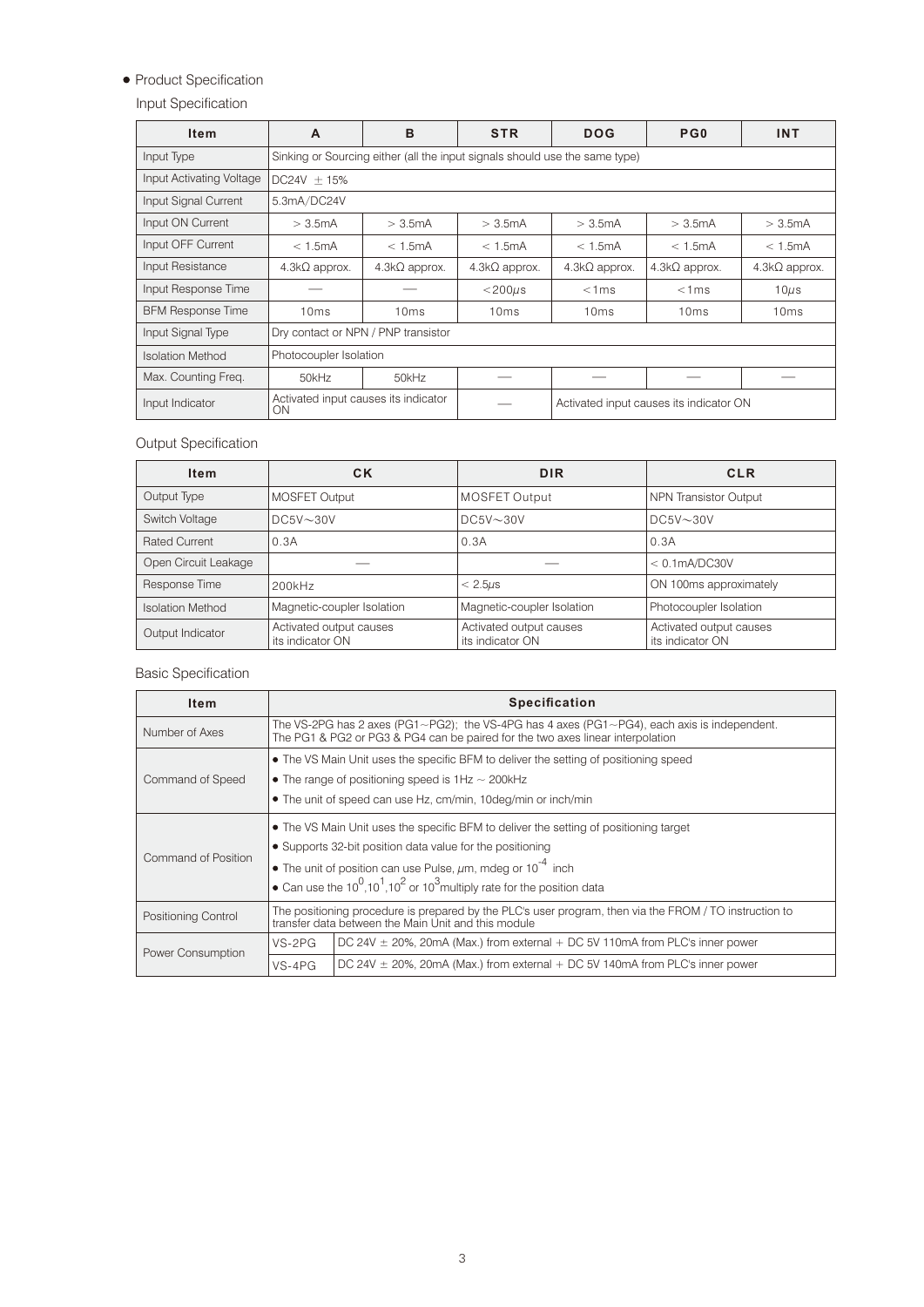Definition of Buffer Memory BFM in the VS-2PG/4PG Module

The VS-2PG / VS-4PG module uses the BFM to communicate with the VS Main Unit for the parameter setting and value access. The VS-2PG provides PG1 and PG2, the VS-4PG provides PG1~PG4.

At the list below, a number with the "■" symbol means it is a read only BFM.

The BFM $#0~1$  are shared by all axes.

The BFM#100~137 are specifically for the operation of PG1, the BFM#200~237 are for the PG2, the BFM#300~ 337 are for the PG3 and the BFM#400~437 are for the PG4.

Since the definitions of BFMs for each axis are equal, at the list below only shows the BFMs of PG1.

The BFM#150~163 are specifically for the linear interpolation operation at the paired PG1 and PG2.

The BFM#350~363 are specifically for the linear interpolation operation at the paired PG3 and PG4.

Since the definitions of BFMs for each linear interpolation group are equal, at the list below only shows the BFMs for the paired PG1 and PG2.

| BFM#              | <b>Title</b>                                            | <b>Component Description</b>                                                                                                                                                                                                                                                                                                                                                                                                                            | Default<br>Value | Unit  |
|-------------------|---------------------------------------------------------|---------------------------------------------------------------------------------------------------------------------------------------------------------------------------------------------------------------------------------------------------------------------------------------------------------------------------------------------------------------------------------------------------------------------------------------------------------|------------------|-------|
| 1.0               | MPG's Input Current Position                            | 32-bit data                                                                                                                                                                                                                                                                                                                                                                                                                                             | $\Omega$         | Pulse |
| $\blacksquare$ 2  | <b>MPG's Input Frequency</b>                            | 16-bit data                                                                                                                                                                                                                                                                                                                                                                                                                                             | $\mathbf{0}$     | Hz    |
| 3                 | <b>MPG's Gear Ratio Numerator</b>                       | $1 \sim 32,767$ ; over the range will be regarded as 1.                                                                                                                                                                                                                                                                                                                                                                                                 | $\mathbf{1}$     |       |
| $\overline{4}$    | <b>MPG's Gear Ratio Denominator</b>                     | MPG's output pulses=Input pulses×Numerator/Denominator                                                                                                                                                                                                                                                                                                                                                                                                  | $\mathbf{1}$     |       |
| 5                 | MPG's Response Delay Time                               | $1 \sim 500$ ms; over the range will be regarded as 5 ms.                                                                                                                                                                                                                                                                                                                                                                                               | 5                | ms    |
|                   |                                                         | b0=Input from the MPG is forward (current value increase)                                                                                                                                                                                                                                                                                                                                                                                               | H0000            |       |
| $\blacksquare$ 6  | MPG's Handwheel Input Status                            | b1=Input from the MPG is backward (current value decrease)                                                                                                                                                                                                                                                                                                                                                                                              |                  |       |
| $\blacksquare$ 20 | PG1 and PG2 Terminal Status                             | PG <sub>2</sub><br>PG1<br><b>MPG</b><br>15 14 13 12 11 10 9 8 76 5 43 2 1 b0<br>The input terminals' status showing at this BFM will have 10ms<br>time integration delay. That could avoid the interfering noise<br>when it is used for the ordinary purpose input.                                                                                                                                                                                     | H0000            |       |
| 21                | PG3 and PG4 Terminal Status                             | PG4<br>PG3<br>15 14 13 12 11 10 9 8 7<br>6<br>5 4<br>3 <sup>1</sup><br>2 <br> b0 <br>The input terminals' status showing at this BFM will have 10ms<br>time integration delay. That could avoid the interfering noise<br>when it is used for the ordinary purpose input.                                                                                                                                                                                | H0000            |       |
| 22                | STR, CK, DIR and CLR<br><b>Terminal Function Select</b> | PG4<br>PG3<br>PG <sub>2</sub><br>PG1<br>$\frac{1}{15 14 13 12 11 10 9 8 7 6 5 4 3 }$<br>2 1 b0<br><b>CLR</b><br><b>CK&amp;DI</b><br>굿<br>STR:0: for the PG use; 1: not for the PG use. When the STR<br>is for the ordinary purpose input, should assign it not for the<br>PG use.<br>CK, DIR, CLR: 0: for the PG use; 1: operated by the BFM#23.<br>When the CK, DIR or CLR is for the ordinary purpose output,<br>should assign it not for the PG use. | H0000            |       |
| 23                | CK, DIR and CLR<br><b>Status Force Command</b>          | PG4<br>PG3<br>PG <sub>2</sub><br>PG1<br>15 14 13 12 11 10 9 87<br>6<br>5 <sup>1</sup><br>4 <br>$\overline{2}$<br>3<br>$1$ $ b0 $<br>S m E S<br>SE E E<br>CLR<br>있는<br><b>CLR</b><br>요 이 도                                                                                                                                                                                                                                                               | H0000            |       |
| ■ 30              |                                                         | VS-2PG:K209<br>Can use the FROM instruction to check                                                                                                                                                                                                                                                                                                                                                                                                    | 209              |       |
|                   | Identification code                                     | whether the place is this module or not<br>VS-4PG:K210                                                                                                                                                                                                                                                                                                                                                                                                  | 210              |       |
| ■ 31              | Version                                                 | Firmware version (the content value $\Box \Box$ indicates Ver. $\Box \Box$ )                                                                                                                                                                                                                                                                                                                                                                            | 10               |       |

※The range of a 32-bit data is –2,147,483,648〜2,147,483,647.

The range of a 16-bit data is  $-32,768 \sim 32,767$ .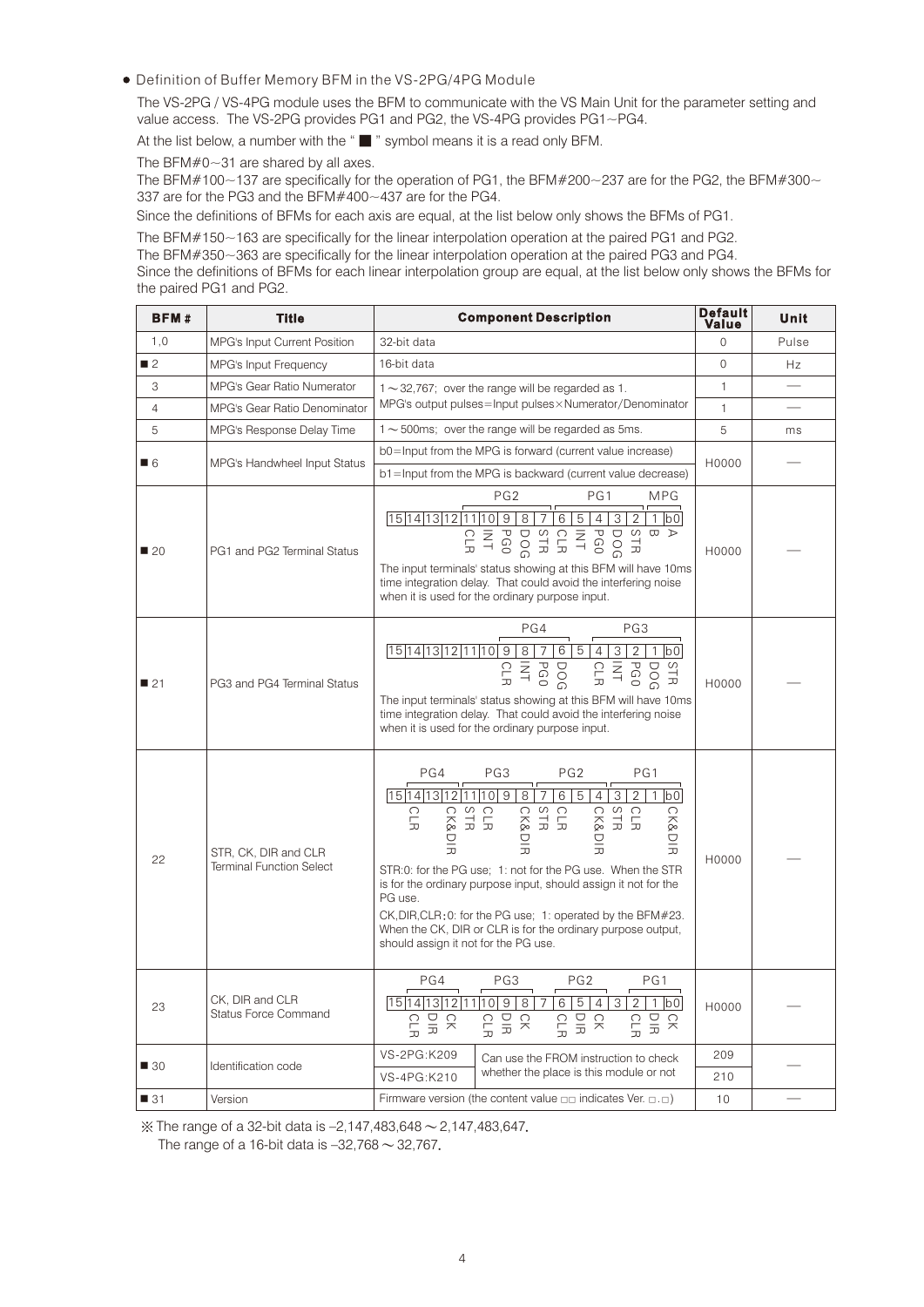| <b>BFM#</b> | Title                         | <b>Component Description</b>                                                                                      |                                                                      |              |                                                                                                           |                                                                                                              | Default<br>Value                                                   | Unit           |               |
|-------------|-------------------------------|-------------------------------------------------------------------------------------------------------------------|----------------------------------------------------------------------|--------------|-----------------------------------------------------------------------------------------------------------|--------------------------------------------------------------------------------------------------------------|--------------------------------------------------------------------|----------------|---------------|
| 101,100     | Maximum Speed                 |                                                                                                                   |                                                                      |              |                                                                                                           | Convert this speed for pulse output it must between<br>10~200kHz; over the range will be regarded as 200kHz. |                                                                    | 200,000        | User-defined  |
| 102         | <b>Bias Speed</b>             |                                                                                                                   |                                                                      |              | Convert for the real pulse output it must between $1 - 200$ kHz;<br>over the range will be regarded as 0. | $\mathbf{0}$                                                                                                 | User-defined                                                       |                |               |
| 103         | <b>Acceleration Time</b>      |                                                                                                                   | $0 - 32,000$ ms                                                      |              |                                                                                                           |                                                                                                              |                                                                    |                | ms            |
| 104         | Deceleration Time             |                                                                                                                   | If $<$ 0, will be regarded as 0; if $>$ 32,000, will as 32,000.      |              |                                                                                                           |                                                                                                              |                                                                    |                | ms            |
| 106,105     | <b>JOG Operating Speed</b>    |                                                                                                                   |                                                                      |              |                                                                                                           | Convert for the real pulse output it must between $1 - 200$ kHz                                              |                                                                    | 10,000         | User-defined  |
| 107         | <b>JOG Start Delay Time</b>   |                                                                                                                   |                                                                      |              |                                                                                                           | $1 - 32,767$ ms; over the range will be regarded as 1 ms.                                                    |                                                                    | 300            | ms            |
| 109,108     | Home Positioning Speed        |                                                                                                                   |                                                                      |              |                                                                                                           | Convert for the real pulse output it must between 1~200kHz                                                   |                                                                    | 200,000        | User-defined  |
| 110         | Home Positioning Creep Speed  |                                                                                                                   |                                                                      |              |                                                                                                           | Convert for the real pulse output it must between $1 - 30$ kHz                                               |                                                                    | 1,000          | User-defined  |
| 111         | Input No. of PG0 after DOG    |                                                                                                                   |                                                                      |              |                                                                                                           | $1 \sim 32,767$ ; over the range will be regarded as 1.                                                      |                                                                    | $\mathbf{1}$   | Pulse         |
| 113,112     | Preset Value of Home Position |                                                                                                                   |                                                                      |              |                                                                                                           | Convert this position to the unit of pulse it must fit 32-bit data                                           |                                                                    | $\circ$        | User-defined  |
| 114         | Speed Multiple Ratio          |                                                                                                                   |                                                                      |              |                                                                                                           | $0.1 - 3,000.0\%$ ; over the range will be regarded as 100.0%.                                               |                                                                    | 1,000          | $\times$ 0.1% |
|             |                               |                                                                                                                   |                                                                      |              | b1,b0=Operating unit                                                                                      |                                                                                                              |                                                                    |                |               |
|             |                               |                                                                                                                   |                                                                      |              |                                                                                                           | Unit                                                                                                         |                                                                    |                |               |
|             |                               | b <sub>1</sub>                                                                                                    | b <sub>0</sub>                                                       |              | Item                                                                                                      | Position                                                                                                     | Speed                                                              |                |               |
|             |                               | $\mathbf{0}$                                                                                                      | $\mathbf{0}$                                                         |              | Motor system                                                                                              | Pulse                                                                                                        | Hz                                                                 |                |               |
|             |                               |                                                                                                                   |                                                                      |              | Machine system                                                                                            | $\bullet$ $\mu$ m                                                                                            | $\bullet$ cm/min                                                   |                |               |
|             |                               | $\Omega$                                                                                                          |                                                                      |              |                                                                                                           | $\bullet$ mdeg                                                                                               | $\bullet$ 10deg/min<br>$\bullet$ inch/min                          |                |               |
|             |                               | 1                                                                                                                 | Χ                                                                    |              |                                                                                                           | $• 10-4 inch$                                                                                                | Hz                                                                 |                |               |
|             |                               |                                                                                                                   |                                                                      |              | Combined system                                                                                           |                                                                                                              |                                                                    |                |               |
|             |                               |                                                                                                                   | b3,b2=Multiple rate of<br>$b3b2=00; X1$                              |              |                                                                                                           |                                                                                                              |                                                                    |                |               |
|             |                               | position data<br>$b3b2=01:$ X10                                                                                   |                                                                      |              |                                                                                                           |                                                                                                              |                                                                    |                |               |
|             |                               | $b3b2 = 10; X100$<br>$b3b2 = 11: X1,000$                                                                          |                                                                      |              |                                                                                                           |                                                                                                              |                                                                    |                |               |
|             |                               | b4=Rotational direction                                                                                           |                                                                      |              |                                                                                                           |                                                                                                              |                                                                    |                |               |
|             |                               | b4=0:Increase present value when forward;<br>b4=1: Increase present value when backward                           |                                                                      |              |                                                                                                           |                                                                                                              |                                                                    |                |               |
|             |                               |                                                                                                                   | b5=Home return direction                                             |              |                                                                                                           |                                                                                                              |                                                                    |                |               |
|             |                               | $b5=0$ : By the direction of present value decreasing;<br>$b5 = 1$ : By the direction of present value increasing |                                                                      |              |                                                                                                           |                                                                                                              |                                                                    |                |               |
| 115         | Parameter Setting             |                                                                                                                   |                                                                      |              |                                                                                                           |                                                                                                              |                                                                    | H0000          |               |
|             |                               | b8~b6=Home return mode                                                                                            |                                                                      |              |                                                                                                           |                                                                                                              |                                                                    |                |               |
|             |                               | b8                                                                                                                |                                                                      | $b7$ $b6$    |                                                                                                           | Home return mode                                                                                             |                                                                    |                |               |
|             |                               | 0                                                                                                                 | 0                                                                    | $\mathbf 0$  |                                                                                                           | DOG Rear End home positioning                                                                                |                                                                    |                |               |
|             |                               | 0                                                                                                                 | 0                                                                    | 1            |                                                                                                           | DOG Front End home positioning                                                                               |                                                                    |                |               |
|             |                               | 0                                                                                                                 | 1                                                                    | $\mathbf{0}$ | positioning                                                                                               | DOG Rear End with PG0 count home                                                                             |                                                                    |                |               |
|             |                               | 0                                                                                                                 | 1                                                                    | 1            | positioning                                                                                               | DOG Front End with PG0 count home                                                                            |                                                                    |                |               |
|             |                               | 1                                                                                                                 | Χ                                                                    | Χ            | Data-set type home return                                                                                 |                                                                                                              |                                                                    |                |               |
|             |                               |                                                                                                                   | b9=STR input type<br>b9=0:N/O contact;                               |              |                                                                                                           |                                                                                                              |                                                                    |                |               |
|             |                               |                                                                                                                   | $b9 = 1:N/C$ contact<br>b10=0:N/O contact;<br>$b10 = DOG$ input type |              |                                                                                                           |                                                                                                              |                                                                    |                |               |
|             |                               | $b10=1:N/C$ contact<br>b11=PG0 input type<br>$b11=0:N/O$ contact;                                                 |                                                                      |              |                                                                                                           |                                                                                                              |                                                                    |                |               |
|             |                               |                                                                                                                   |                                                                      |              |                                                                                                           | $b11 = 1:N/C$ contact                                                                                        |                                                                    |                |               |
|             |                               |                                                                                                                   | b12=INT input type<br>$b12=0:N/O$ contact;<br>b12=1:N/C contact      |              |                                                                                                           |                                                                                                              |                                                                    |                |               |
| 117,116     | Pulse Per Revolution of Motor | $1 - 999,999$ ; over the range will be regarded as 2,000.                                                         |                                                                      |              |                                                                                                           |                                                                                                              |                                                                    | 2,000          | Pulse         |
| 119,118     | Distance Per Rev. of Motor    |                                                                                                                   |                                                                      |              |                                                                                                           | $1 \sim 999,999$ ; over the range will be regarded as 2,000.                                                 |                                                                    | 2,000          | User-defined  |
| 121,120     | Target Position #1            |                                                                                                                   |                                                                      |              |                                                                                                           | Convert this position to the unit of pulse it must fit 32-bit data                                           |                                                                    | 0              | User-defined  |
| 123,122     | Operation Speed #1            |                                                                                                                   |                                                                      |              |                                                                                                           | Convert for the real pulse output it must between 1~200kHz                                                   | (For the PLSV, the $+/-$ sign of speed is forward/reverse control) | 200,000        | User-defined  |
| 125,124     | Target Position #2            |                                                                                                                   |                                                                      |              |                                                                                                           | Convert this position to the unit of pulse it must fit 32-bit data                                           |                                                                    | $\overline{0}$ | User-defined  |
| 127,126     | Operation Speed #2            |                                                                                                                   |                                                                      |              |                                                                                                           | Convert for the real pulse output it must between $1 - 200$ kHz                                              |                                                                    | 50,000         | User-defined  |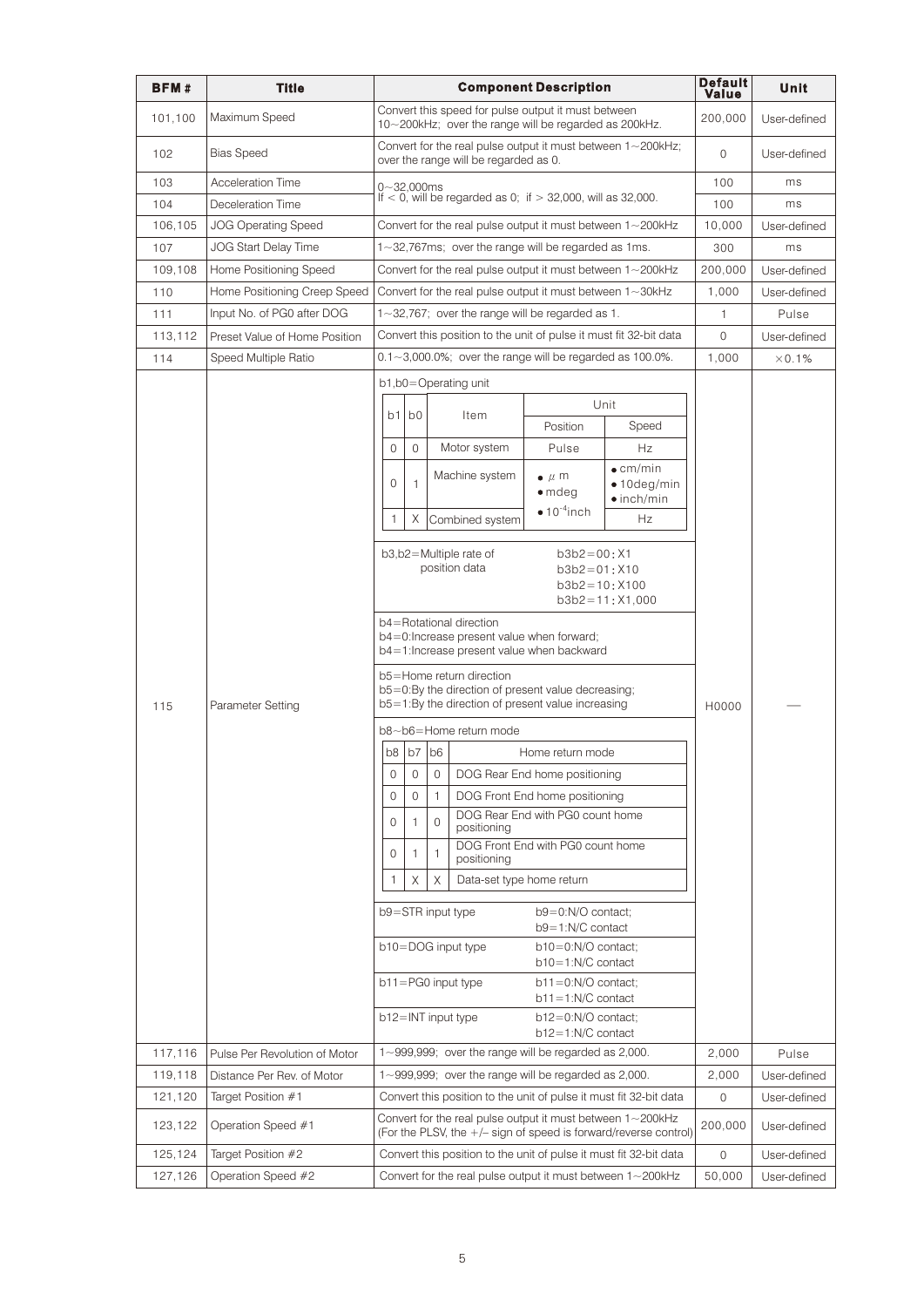| <b>BFM#</b> | Title                   | <b>Component Description</b>                                                                                                                                   | Default<br>Value | Unit         |
|-------------|-------------------------|----------------------------------------------------------------------------------------------------------------------------------------------------------------|------------------|--------------|
|             |                         | b0=Error reset, will reset at the rising edge                                                                                                                  |                  |              |
|             |                         | b1=Stop, will gradually slow down and then stop                                                                                                                |                  |              |
|             |                         | b2=LSF forward limit switch, level detection                                                                                                                   |                  |              |
| 128         | System Command          | b3=LSR reverse limit switch, level detection                                                                                                                   | H0000            |              |
|             |                         | b4=Absolute/Relative positioning<br>b4=0:Absolute positioning;<br>$b4 = 1$ : Relative positioning                                                              |                  |              |
|             |                         | b5=Start command, will begin at the rising edge                                                                                                                |                  |              |
|             |                         | b6=Speed change signal of the DV2I positioning                                                                                                                 |                  |              |
|             |                         | b0=ZRN Home Positioning (Zero Return)                                                                                                                          |                  |              |
|             |                         | b1=JOGF, Jog Forward                                                                                                                                           |                  |              |
|             |                         | b2=JOGR, Jog Reverse                                                                                                                                           |                  |              |
|             |                         | b3=DRV, Drive to Set Position                                                                                                                                  |                  |              |
|             |                         | b4=DRV2, Drive to Set Position by 2 Stages                                                                                                                     |                  |              |
| 129         | Operation Command       | b5=DVIT, Interrupt Constant Quantity Positioning                                                                                                               | H0000            |              |
|             |                         | b6=DV2I, 2 Stages Interrupt Constant Quantity Positioning                                                                                                      |                  |              |
|             |                         | b7=DVS, Interrupt to Stop or Drive to Set Position                                                                                                             |                  |              |
|             |                         | b8=PLSV, Variable Speed Pulse Output                                                                                                                           |                  |              |
|             |                         | b9=MPG, Handwheel Positioning                                                                                                                                  |                  |              |
|             |                         | b10=LI, Linear Interpolation Positioning                                                                                                                       |                  |              |
| ■ 131,130   | <b>Current Speed</b>    | 32-bit data                                                                                                                                                    | $\overline{0}$   | User-defined |
| 133,132     | <b>Current Location</b> | 32-bit data                                                                                                                                                    | $\overline{0}$   | User-defined |
| 135,134     | <b>Current Location</b> | For input the servo's position, the data is<br>32-bit data<br>read from the Main Unit's ABS instruction.                                                       | 0                | Pulse        |
|             |                         | 0:READY for a new instruction;<br>$b0 = READV/BUSY$<br>1:BUSY                                                                                                  |                  |              |
|             |                         | b1=Moving forward                                                                                                                                              |                  |              |
|             |                         | b2=Moving backward                                                                                                                                             |                  |              |
| ■ 136       | Status Information      | b3=The home positioning completed flag                                                                                                                         | H0000            |              |
|             |                         | b4=The Current Location at the BFM#133, 132 is exceeded                                                                                                        |                  |              |
|             |                         | b5=The error flag. Also, the BFM#137 shows the error code.                                                                                                     |                  |              |
|             |                         | b6=The positioning completed flag                                                                                                                              |                  |              |
|             |                         | K0=No error                                                                                                                                                    |                  |              |
|             |                         | K $\Box$ $\Box$ 1 = Setting value is exceeded<br>□□□ shows the number of incorrect BFM                                                                         |                  |              |
| ■ 137       | Error Code              | $K \square \square \square$ 2=Setting value is overflow<br>$\Box \Box \Box$ shows the number of incorrect BFM                                                  | $\Omega$         |              |
|             |                         | K3=More than one operation command is given                                                                                                                    |                  |              |
|             |                         | K4=The LSF or LSR is activated at its watching operation<br>Use the JOGF, JOGR or MPG instruction could relieve<br>the limit switch and clear this error code. |                  |              |

| BFM#      | Title                                                                                                                      | <b>Component Description</b>                                       | <b>Default</b><br>Value                                                                                     | Unit     |              |
|-----------|----------------------------------------------------------------------------------------------------------------------------|--------------------------------------------------------------------|-------------------------------------------------------------------------------------------------------------|----------|--------------|
| 150       | Linear Interpolation's<br>Composite Initial Speed                                                                          |                                                                    | Convert for the real pulse output it must between $0 \sim 30$ kHz;<br>over the range will be regarded as 0. | $\Omega$ | User-defined |
| 152,151   | Linear Interpolation's<br><b>Composite Operating Speed</b>                                                                 |                                                                    | Convert for the real pulse output it must between 10~200kHz;<br>over the range will be regarded as 200kHz.  | 200.000  | User-defined |
| 153       | Linear Interpolation's<br>Acceleration/Deceleration Time   If $<$ 0, will be regarded as 0; if $>$ 32,000, will as 32,000. | $0 - 32.000$ ms                                                    | 100                                                                                                         | ms       |              |
| 155,154   | Linear Interpolation's<br>Target of X-axis                                                                                 | Convert this position to the unit of pulse it must fit 32-bit data |                                                                                                             | $\Omega$ | User-defined |
| 157,156   | Linear Interpolation's<br>Target of Y-axis                                                                                 | Convert this position to the unit of pulse it must fit 32-bit data |                                                                                                             |          | User-defined |
| ■ 158     | Linear Interpolation's<br>X-axis Bias Speed                                                                                | 16-bit data                                                        |                                                                                                             |          | User-defined |
| ■ 160,159 | Linear Interpolation's<br>X-axis Operating Speed                                                                           | 32-bit data                                                        | Result storage area, those are produced by                                                                  | $\Omega$ | User-defined |
| 161       | Linear Interpolation's<br>Y-axis Bias Speed                                                                                | the interpolation instruction<br>16-bit data                       |                                                                                                             | $\Omega$ | User-defined |
| ■ 163,162 | Linear Interpolation's<br>Y-axis Operating Speed                                                                           | 32-bit data                                                        |                                                                                                             | $\Omega$ | User-defined |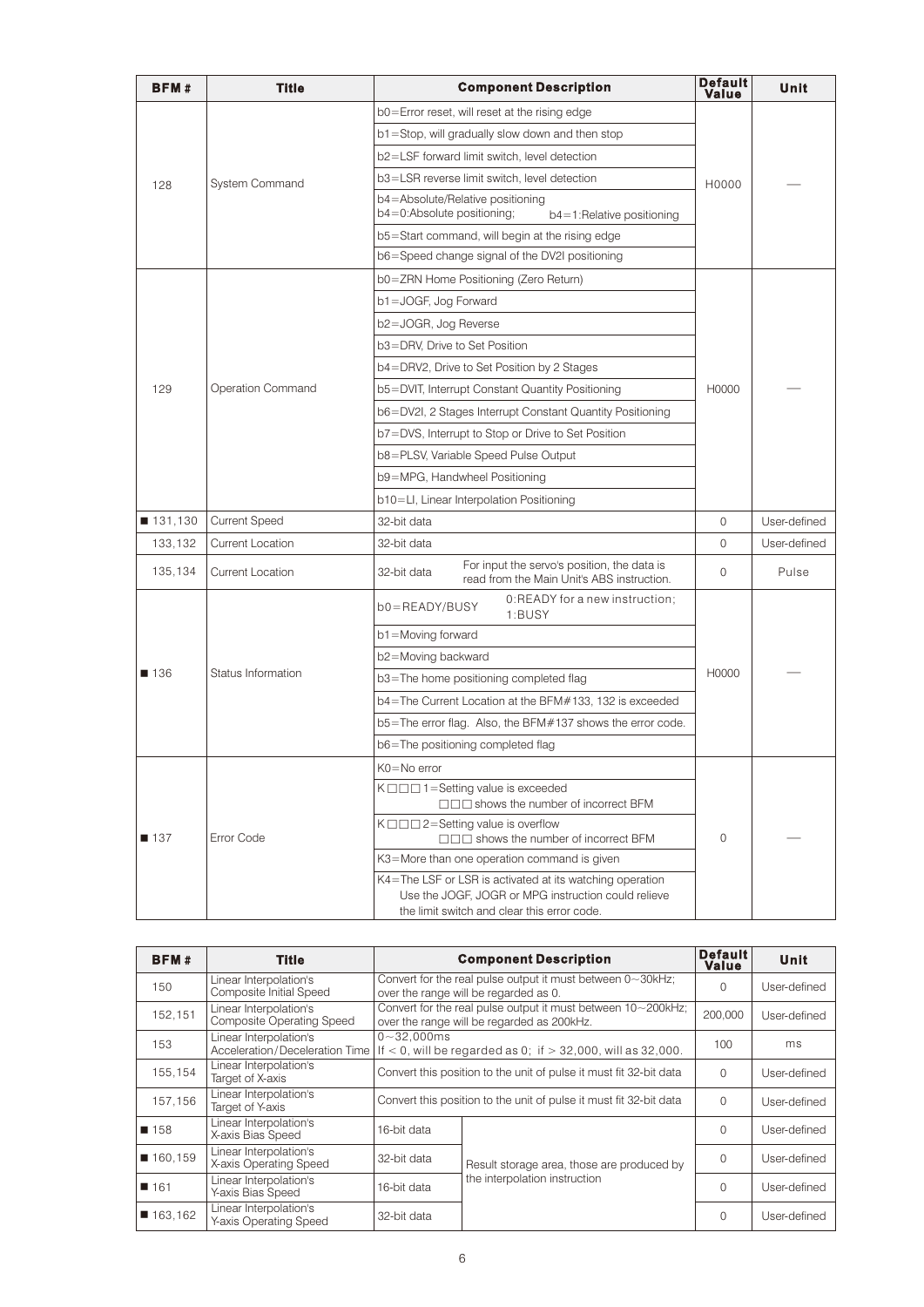Since the operational definitions of each axis at this module are the same, at the list below only shows the BFMs of PG1. However, all the PG2 related BFMs are  $2□□$  (2 at the hundreds digit), all the PG3 related BFMs are  $3□□$ (3 at the hundreds digit) and all the PG4 related BFMs are  $4\square\square$  (4 at the hundreds digit).



#### BFM #101, 100 Maximum Speed

As shown in the diagram, this value confines the highest limit of the positioning control speed at a certain axis. If its operation speed exceeds the limit of the maximum speed during the action of any positioning control instruction, the instruction will be operated according to the maximum speed.

The highest output frequency of this module is 200 kHz. The acceptable value range is from 1 to 200 k (Hz). Any value less than 1 or more than 200 k is regarded as 200 kHz. The default value is 200 kHz.

#### BFM #102 Bias Speed

As shown in the diagram, this value confines the lowest limit of the positioning control speed at a certain axis. If its operation speed is less than the bias speed during the action of any positioning control instruction, the instruction will be operated according to the bias speed. The main purpose is to avoid the low-frequency resonance area of a step motor. Thus, it is usually set to be 0 for a servo motor.

The acceptable value range is from 0 to 30 k (Hz). Any value less than 0 or more than 30 k is regarded as 0 Hz. The default value is 0 Hz.

#### BFM #103 Acceleration Time

As shown in the diagram, the acceleration time refers to the time it takes for speeding up from the bias speed to the maximum speed (not the operating speed).

The acceptable value range is from 0 to 32,000 (ms). Any value less than 0 is regarded as 0 ms; more than 32,000 is regarded as 32,000 ms. The default value is 100 ms.

#### BFM #104 Deceleration Time

As shown in the diagram, the deceleration time refers to the time it takes for slowing down from the maximum speed (not the operating speed) to the bias speed.

The acceptable value range is from 0 to 32,000 (ms). Any value less than 0 is regarded as 0 ms; more than 32,000 is regarded as 32,000 ms. The default value is 100 ms.

#### BFM #106, 105 JOG Operating Speed

When the JOGF or JOGR instruction is activated, it will use this operating speed to generate pulse string, also could change this content value to modify the output speed. The real operating speed = JOG operating speed (BFM#106, 105)  $\times$  Speed multiple ratio (BFM#114)

#### BFM #107 JOG Start Delay Time

When the JOGF or JOGR instruction is activated, a few pulses (just equal to one unit of the position) will be generated at the beginning. Then, after the start delay time is reached, the pulses will be generated continuously.

#### BFM #109, 108 Home Positioning Speed BFM #110 Home Positioning Creep Speed

At the beginning of the home return instruction is activated, it will use the faster home positioning speed and the setting of home return direction to drive the motor close to the home point quickly. Then after the near point (DOG) is reached, will slow down to the home return creep speed for the accurately return.

During this instruction is in operation, to change any parameter above will be regarded as invalid. Which is different from other positioning instructions and should pay attention to this.

The real home positioning speed=Home positioning speed (BFM#109, 108)×Speed multiple ratio (BFM#114) The real home positioning creep speed=Home positioning creep speed ( $BFM#110$ )×Speed multiple ratio ( $BFM#114$ )

#### BFM #111 Input Number of PG0 after DOG for the Home Positioning

If the "DOG Rear End with PG0 count home positioning" or the "DOG Front End with PG0 count home positioning" return mode is selected, to set up this input number of PG0 after DOG for the home positioning is required.

#### BFM #113, 112 Preset Value of the Home Position

When the return action is completed, this preset value will be duplicated into the current location (BFM#133, 132).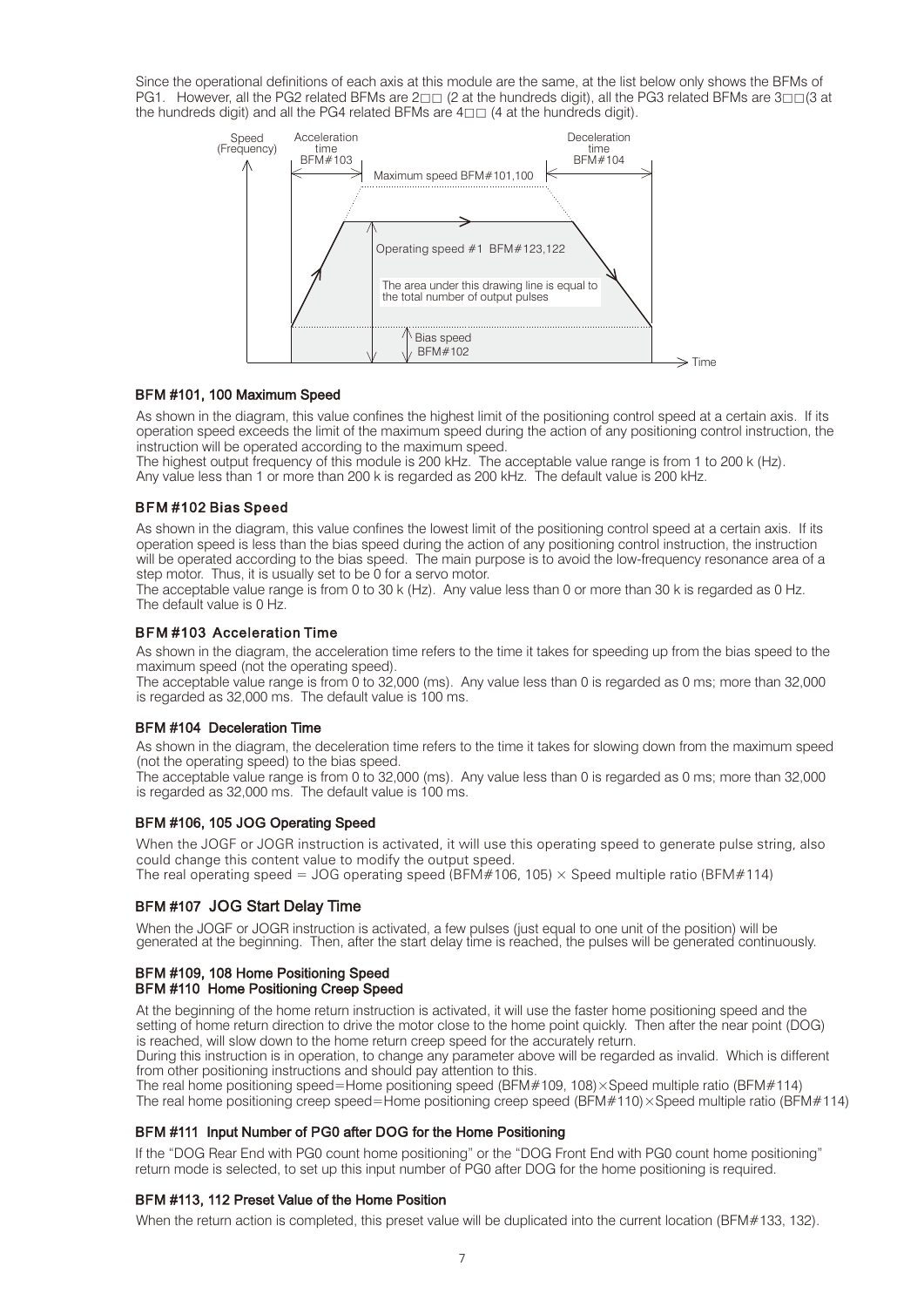

#### BFM #114 Speed Multiple Ratio

As the diagram above, this parameter can be used to change the real operation speed about the positioning, the default value is 1,000 (100.0%).

It will affect to the reaction about all the JOG operating speed (BFM#106, 105), home positioning speed (BFM#109, 108), home positioning creep speed (BFM#110) and operation speed (BFM#123, 122 and BFM#127, 126). During the home positioning is executed, to change this ratio is useless; but for other positioning functions, this ratio can modify the real operating speed instantly.

The acceptable value range is from 1 to 30,000 (Unit: 0.1%), therefore the speed multiple ratio is 0.1%~3,000.0%.

#### BFM #117, 116 Pulse Per Revolution of Motor ( Pr: Pulse rate) BFM #119, 118 Distance Per Revolution of Motor ( Fr: Feed rate)

If the operating unit is using the machine system or combined system, the pulse per revolution of motor and distance per revolution of motor must be set, these two informations are necessary to convert the pulse number and speed of the real output.

# BFM #115 Parameter Setting

This parameter includes the setting about the operating unit, multiple rate of position data, rotational direction, home return direction, home return mode and external input type. Below are the descriptions for each item.

BFM#115 b1 & b0 are to set the operating unit

The control method of the positioning module is using the high speed pulse string signal to the motor's driver. Therefore, the control fundamental unit of speed is the frequency (Hz) and the unit of position is the number of pulses (PLS).However, to describe the control through the unit of the machine system is more similar to the real application. Thus, the module provides the unit setting function for the user to select then via this unit conversion could let the user finish the control job by familiar unit.

|                                |  |                 | Unit              |  |                                                |              |                                                          |  |  |
|--------------------------------|--|-----------------|-------------------|--|------------------------------------------------|--------------|----------------------------------------------------------|--|--|
| b <sub>0</sub><br>$b^{\prime}$ |  | Item            | <b>Position</b>   |  |                                                | <b>Speed</b> |                                                          |  |  |
|                                |  | Motor system    | Pulse             |  |                                                |              | Hz                                                       |  |  |
|                                |  | Machine system  |                   |  | $\bullet$ mdeg $\bullet$ 10 <sup>-4</sup> inch |              | $\bullet$ cm/min $\bullet$ 10 deg/min $\bullet$ inch/min |  |  |
|                                |  | Combined system | $\bullet$ $\mu$ m |  |                                                |              | Ηz                                                       |  |  |

Unit of the position  $\longrightarrow$  At the positioning control, this unit is related to the preset value of home position (BFM#113, 112), target position (BFM#121, 120 / BFM#125, 124) & current location.

Unit of speed  $\longrightarrow$  At the positioning control, this unit is related to the maximum speed (BFM#101, 100), bias speed (BFM#102), JOG operating speed (BFM#106, 105), home positioning speed (BFM#109, 108), home positioning creep speed (BFM#110), operation speed (BFM#123, 122 / BFM#127, 126) & current speed (BFM#131, 130).

Below is an example of unit conversion, its unit of the position is by  $(\mu m)$  and the speed is by  $(\text{cm/min})$ .

Assume at this machine, the pulse per revolution of motor Pr=10000 (Pulse/REV) and the distance per revolution of motor  $Fr = 1000$  ( $\mu$ m/REV)

So, Pr / Fr=10000 (Pulse/REV)  $\div$  1000 ( $\mu$ m/REV) =10 (Pulse/ $\mu$ m)

That means, to make this machine move one user-define unit (which is 1  $\mu$ m) should send out 10 pulses.

Also, to convert the maximum speed by way of the unit of user-defined (cm/min) is using the calculation below.

The maximum speed by the user-defined unit  $=$ 

The maximum speed by frequency 
$$
\div
$$
 Pr x Fr  $\div$  10<sup>4</sup>  $\frac{\mu \text{m}}{\text{cm}} \times 60 \frac{\text{sec}}{\text{min}}$   
\n=200×10<sup>3</sup>  $\frac{\text{Pulse}}{\text{sec}} \div 10^4 \frac{\text{Pulse}}{\text{REV}} \times 10^3 \frac{\mu \text{m}}{\text{REV}} \div 10^4 \frac{\mu \text{m}}{\text{cm}} \times 60 \frac{\text{sec}}{\text{min}}$   
\n=20  $\frac{\text{REV}}{\text{sec}} \times 10^3 \frac{\mu \text{m}}{\text{REV}} \div 10^4 \frac{\mu \text{m}}{\text{cm}} \times 60 \frac{\text{sec}}{\text{min}}$   
\n=2×10<sup>4</sup>  $\frac{\mu \text{m}}{\text{sec}} \div 10^4 \frac{\mu \text{m}}{\text{cm}} \times 60 \frac{\text{sec}}{\text{min}} = 2 \frac{\text{cm}}{\text{sec}} \times 60 \frac{\text{sec}}{\text{min}} = 120 \frac{\text{cm}}{\text{min}}$ 

 $\mu$ m

sec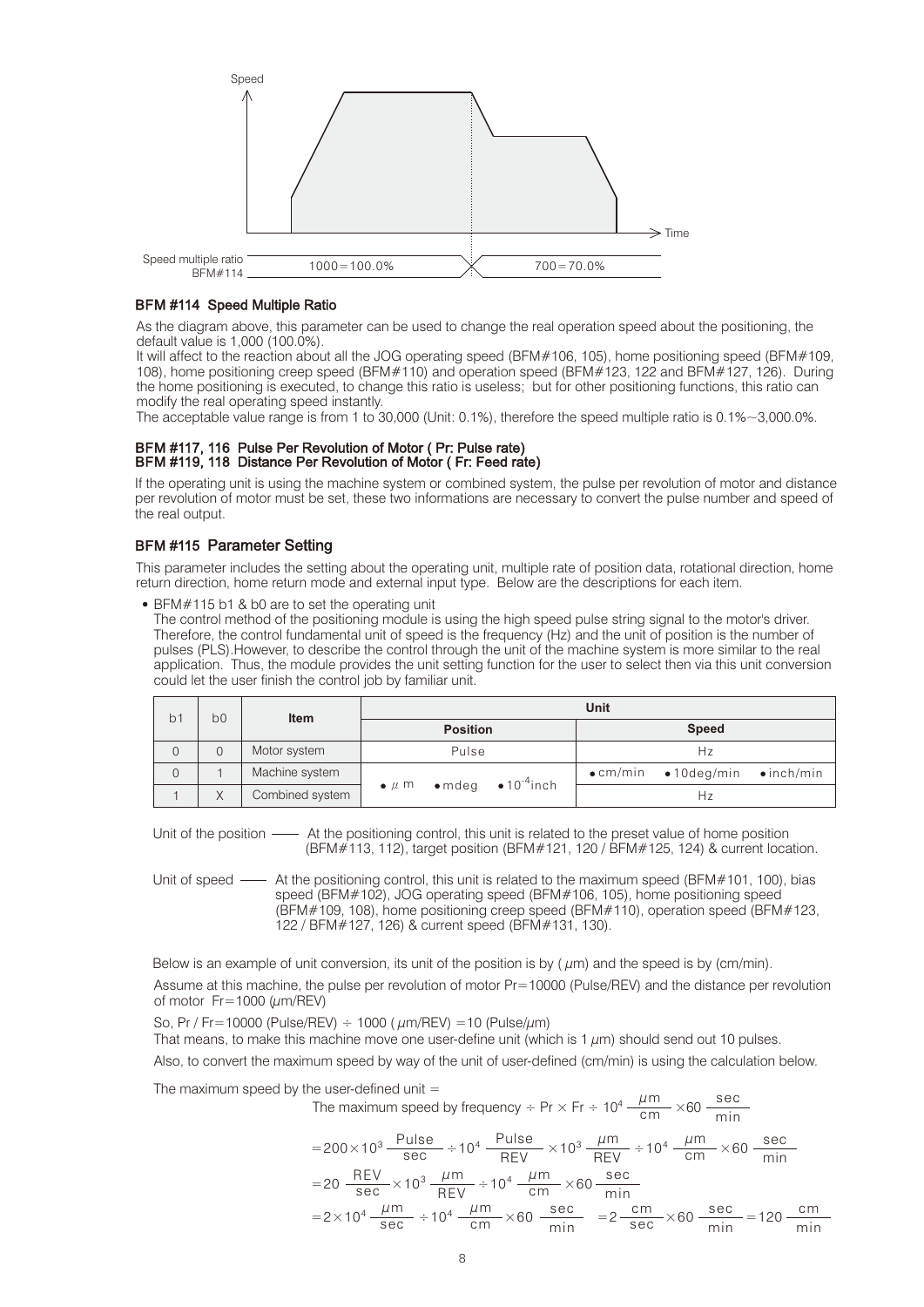- BFM#115 b3 & b2 are to set multiple rate of position data All the data about the preset value of home position (BFM#113, 112), target position #1 (BFM#123, 122), target position #2 (BFM#125, 124) and current location (BFM#133, 132) will be multiplied by this rate.
- BFM#115 b4 is to set the rotational direction

Users can select the direction control pattern: "Increase present value when forward" or "Increase present value when backward". That will affect to the direction output of the positioning control. The default is "Increase present value when forward".

If the "Increase present value when forward" is selected and the positioning instruction decides to increase its present value, then the direction control point will turn "ON" to drive the motor moving forward.

If the "Increase present value when backward" is selected and the positioning instruction decides to increase its present value, then the direction control point will turn "OFF" to drive the motor moving backward.

#### BFM#115 b8~b6 are to set home return mode

This module provides a variety of return modes when the home positioning is used, which will be explained one by one below.

| b <sub>8</sub> | $b\bar{z}$ | b6 | <b>Home Return Mode</b>                       |  |  |  |
|----------------|------------|----|-----------------------------------------------|--|--|--|
| 0              |            |    | DOG Rear End home positioning                 |  |  |  |
|                |            |    | DOG Front End home positioning                |  |  |  |
| 0              |            |    | DOG Rear End with PG0 count home positioning  |  |  |  |
| 0              |            |    | DOG Front End with PG0 count home positioning |  |  |  |
|                |            |    | Data-set type home return                     |  |  |  |

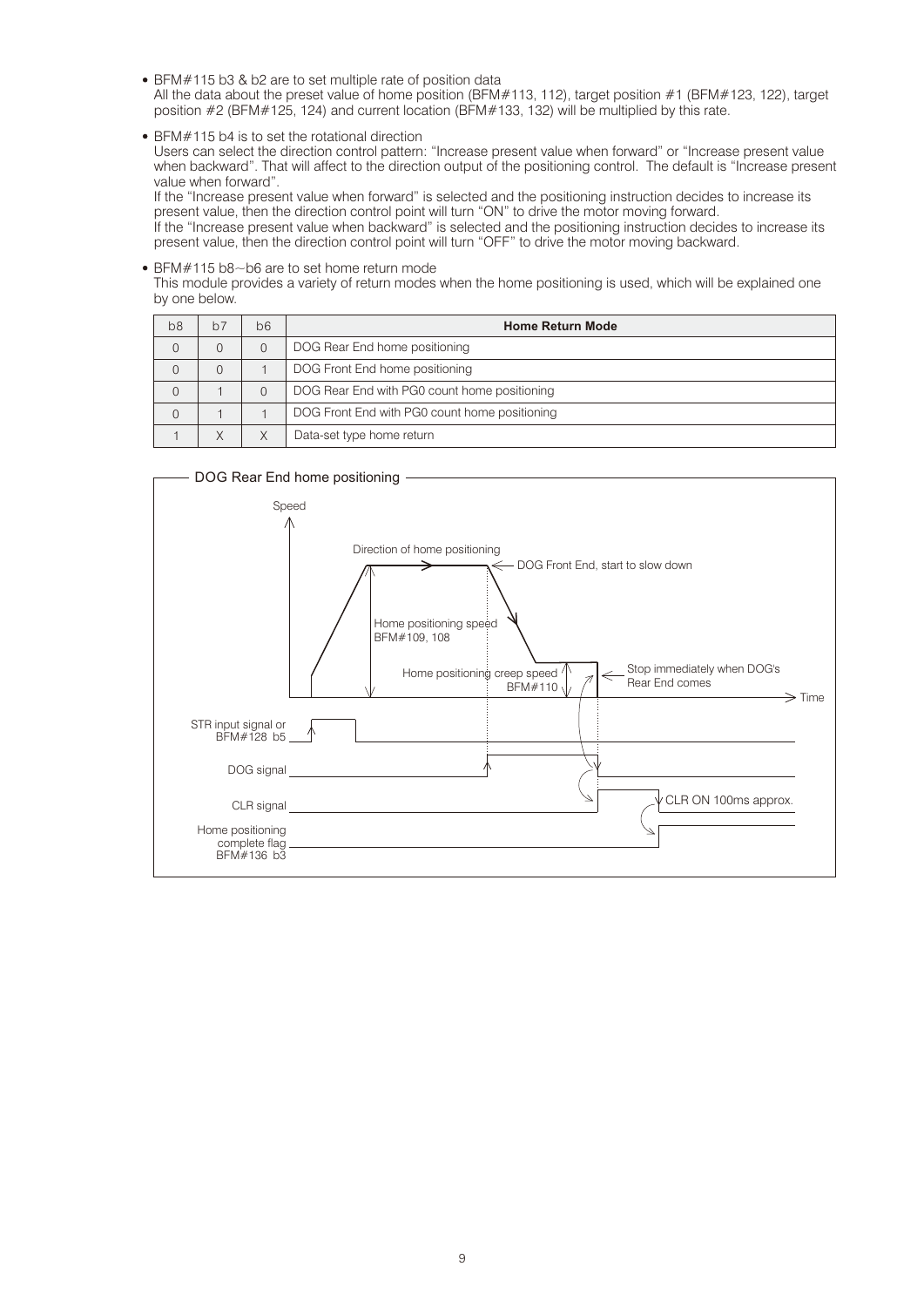

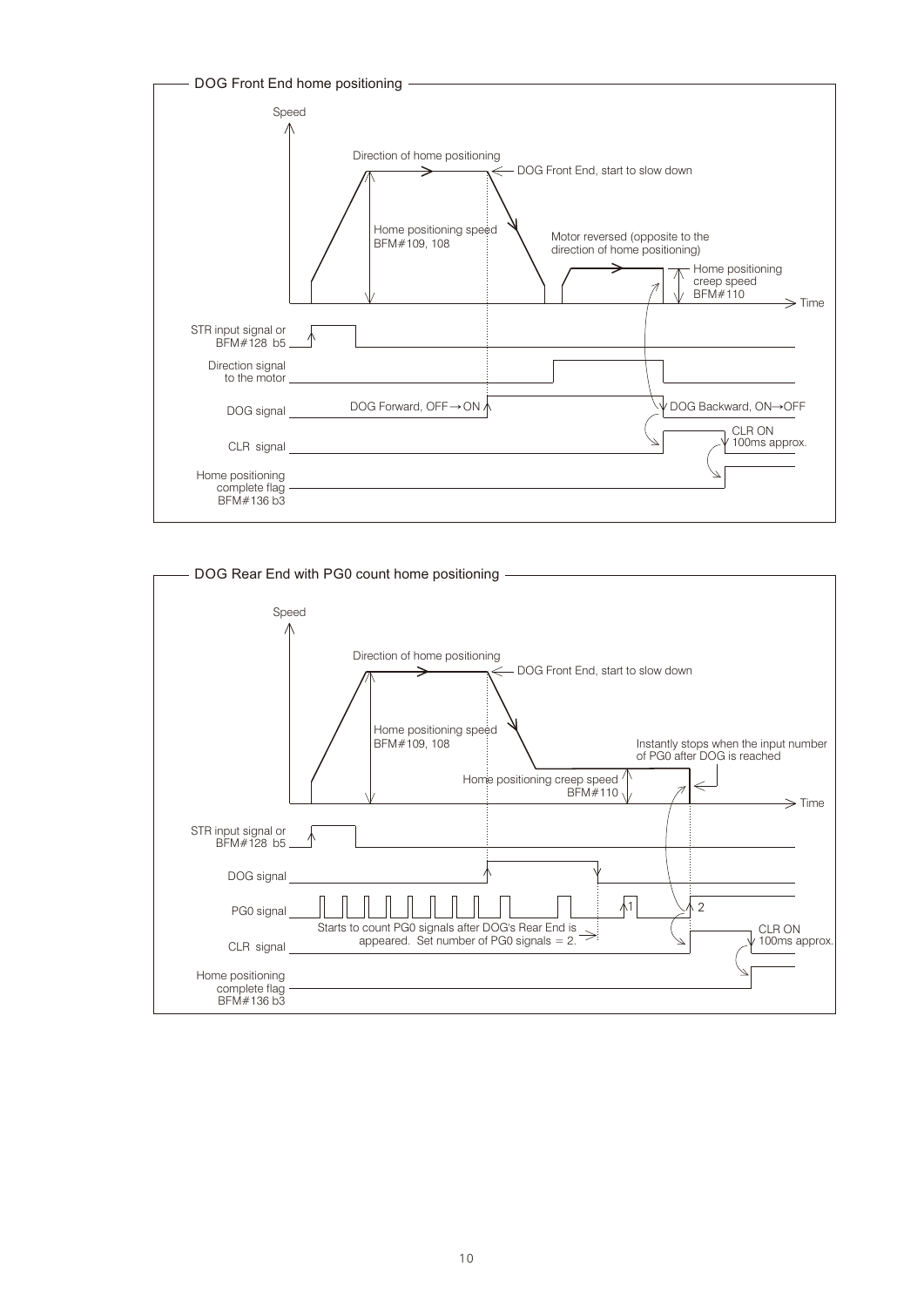

#### Data-set type home return

This mode will not generate pulse to control the motor. When the function is operated, it will load the preset value of the home position at BFM#113, 112 into the current position at BFM#133, 132 then turn the CLR signal "ON" about 100ms and set the home positioning complete flag BFM#136 b3 "ON".

Dog search home positioning

When the positioning system has installed with limit switches to provide the limiter signals for the module, that will provide the automatic DOG search capability for the home positioning. (the examples are using the DOG Rear End home positioning)



The diagram above illustrates the different actions from the starting points  $(1)$   $\sim$  (4) to complete the home positioning.

(1)At the starting point, which DOG is located on the right of the DOG switch:

The home positioning is moving the sliding table by the home positioning speed and the direction of home positioning. Until the Front End of the DOG is reached, the speed decreases to the creep speed, then to finish the home positioning.

(2)At the starting point, which DOG is driving the DOG switch "ON":

The home positioning at the beginning moves the sliding table by the home positioning speed and the opposite direction of home positioning for to make the Front End of the DOG separate (the signal turns from "ON" to "OFF") then it will slow down and then stop. Next, it moves the table by the home positioning speed and the direction of home positioning. Until the Front End of the DOG is reached, the speed decreases to the creep speed, then to finish the home positioning.

(3)At the starting point, which DOG is located on the left of the DOG switch:

The home positioning moves the sliding table by the home positioning speed and the direction of home positioning. When the limit switch is reached, it will slow down and then stop. Next, moves the sliding table by the home positioning speed and the opposite direction of home positioning for to search the DOG. When the Front End of the DOG is separated (the signal turns from "ON" to "OFF"), it will slow down and then stop. Furthermore, it uses the home positioning speed and the direction of home positioning to move the table again. Until the Front End of the DOG is reached, the speed decreases to the creep speed, then to finish the home positioning.

(4)At the starting point, which DOG is driving the limit switch "ON":

The home positioning moves the sliding table by the home positioning speed and the opposite direction of home positioning for to search the DOG. When the Front End of the DOG is separated (the signal turns from "ON" to "OFF"), it will slow down and then stop. Furthermore, it uses the home positioning speed and the direction of home positioning to move the table again. Until the Front End of the DOG is reached, the speed decreases to the creep speed, then to finish the home positioning.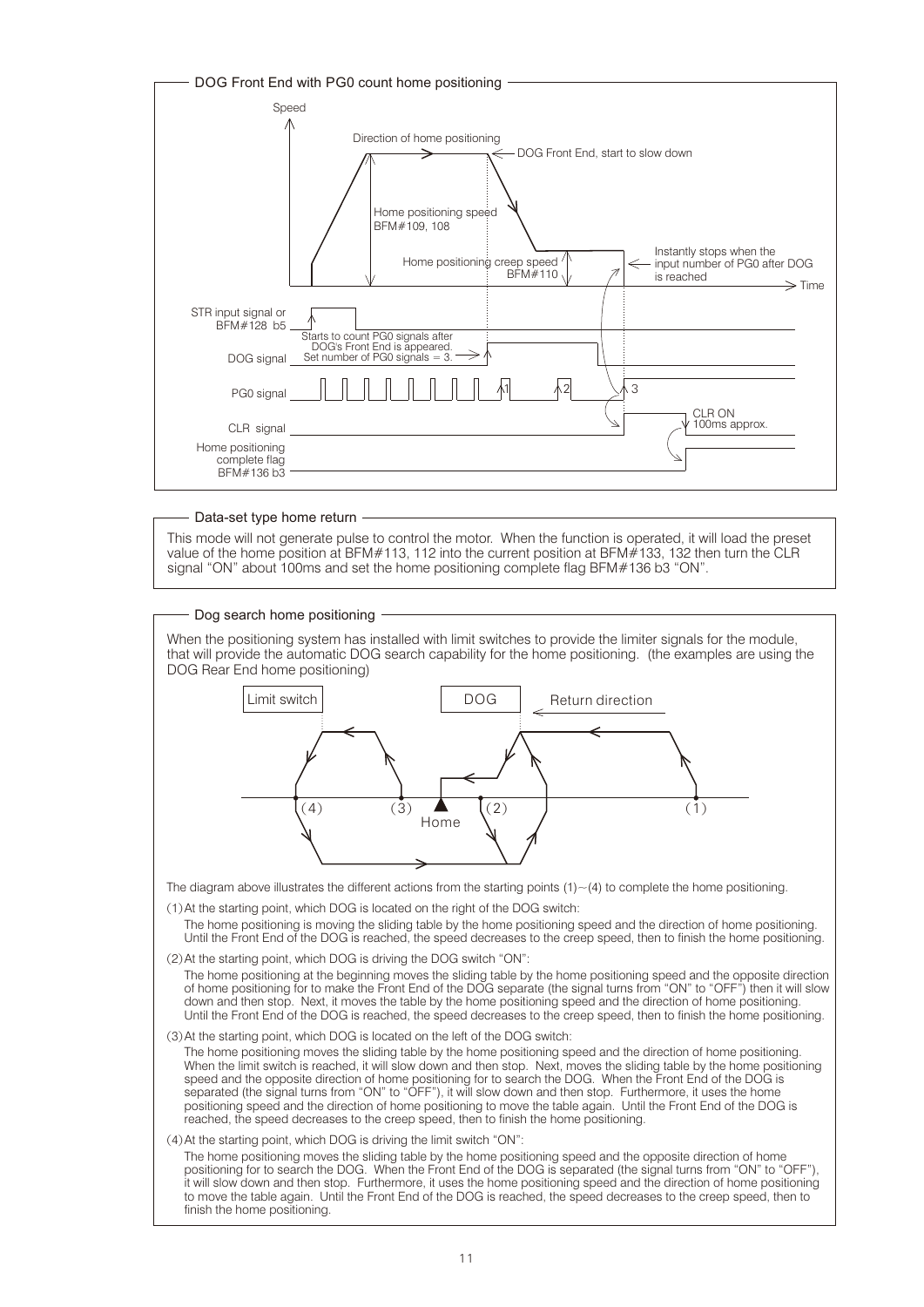## BFM #121, 120 Target Position #1 BFM #125, 124 Target Position #2

When the DRV (drive to set position, BFM#129 b3), DRV2 (drive to set position by 2 stages, BFM#129 b4), DVIT (interrupt constant quantity positioning, BFM#129 b5), DV2I (2 stages interrupt constant quantity positioning, BFM#129 b6) or DVS (interrupt to stop or drive to set position, BFM#129 b7) instruction is activated, that will use the target position(s) to control the movement. During the instruction is in operation, to change the target will be regarded as invalid.

If it is appointed to the absolute positioning (BFM#128 b4=0),

The real distance to be moved =  $\text{Target position}-\text{Current location (BFM#133, 132)} \times \text{Multiple rate of position data}$ 

If it is appointed to the relative positioning (BFM $#128$  b4=1),

The real distance to be moved = Target position  $\times$  Multiple rate of position data

※ The multiple rate of position data is determined by the BFM#115 b2 and b3.

#### BFM #123, 122 Operation Speed #1 BFM #127, 126 Operation Speed #2

When the DRV (drive to set position, BFM#129 b3), DRV2 (drive to set position by 2 stages, BFM#129 b4), DVIT (interrupt constant quantity positioning, BFM#129 b5), DV2I (2 stages interrupt constant quantity positioning, BFM#129 b6), DVS (interrupt to stop or drive to set position, BFM#129 b7) or PLSV (variable speed pulse output, BFM#129 b8) instruction is activated, that will use the operation speed(s) to control the movement. During the instruction is in operation, to change this setting could modify the real output speed.

The real operating speed = Operation speed  $\times$  Speed multiple ratio (BFM#114)

### BFM #128 System Command

This system command includes the error reset, stop command, LSF forward limit switch, LSR reverse limit switch, absolute or relative positioning, start command and speed change signal.

- BFM#128 b0 is the command to reset the error When a positioning error occurs, to drive the BFM#128 b0 from OFF to ON could reset the error code and flag.
- BFM#128 b1 is the command to stop the pulse output When the BFM#128 b1 is ON, the pulse output will gradually slow down then stop. This stop command is effective to any operation.
- BFM#128 b2 is the LSF forward limit switch signal for the module When the LSF limit switch is active, it will limit the forward action to slow down and stop. Furthermore, any new forward operation will be ignored. At this moment, only the JOGR or the MPG's reverse movement can be used to release the switch.
- BFM#128 b3 is the LSR reverse limit switch signal for the module When the LSR limit switch is active, it will limit the reverse action to slow down and stop. Furthermore, any new reverse operation will be ignored. At this moment, only the JOGF or the MPG's forward movement can be used to release the switch.
- BFM#128 b4 is the selective bit for the absolute or relative positioning Before a positioning operation starts, should use this bit to appoint that is by the absolute positioning (b4=0) or relative positioning  $(b4=1)$ .

The real move distance at the absolute positioning  $=$ 

The real move distance at the relative positioning  $=$  Target position  $\times$  Multiple rate of position data ※ The multiple rate of position data is determined by the BFM#115 b2 and b3. Target position−Current location (BFM#133, 132) ×Multiple rate of position data

- BFM#128 b5 is the positioning start command After an operation command is selected at the BFM129, should trigger this start command bit from OFF to ON (or use the STR input) then the positioning will start. However, the JOGF, JOGR, PLSV or MPG function just need to turn ON its related operation command bit, not necessary to trigger this start command.
- BFM#128 b6 is the speed change signal of the DV2I positioning When the DV2I positioning is started and this BFM#128 b6 turns from OFF to ON, its operation speed will change from  $#1$  to  $#2$ .

### BFM#129 Operation Command

This module provides various positioning functions, below are the descriptions for each function. However, for each axis, only one function can be used at the same time, otherwise that will cause an operational error.

BFM#129 b0 is the command of ZRN (home positioning, zero return)

To execute the home return function, the return mode at BFM#115 b8~b6 should be allocated before this function starts. Then, turn the operation command BFM#129 b0 ON to choose the function. At last, trigger the start signal from OFF to ON.

This module provides 5 different home return modes, please refer to the previous pages about the BFM#115  $b8 - b6$ .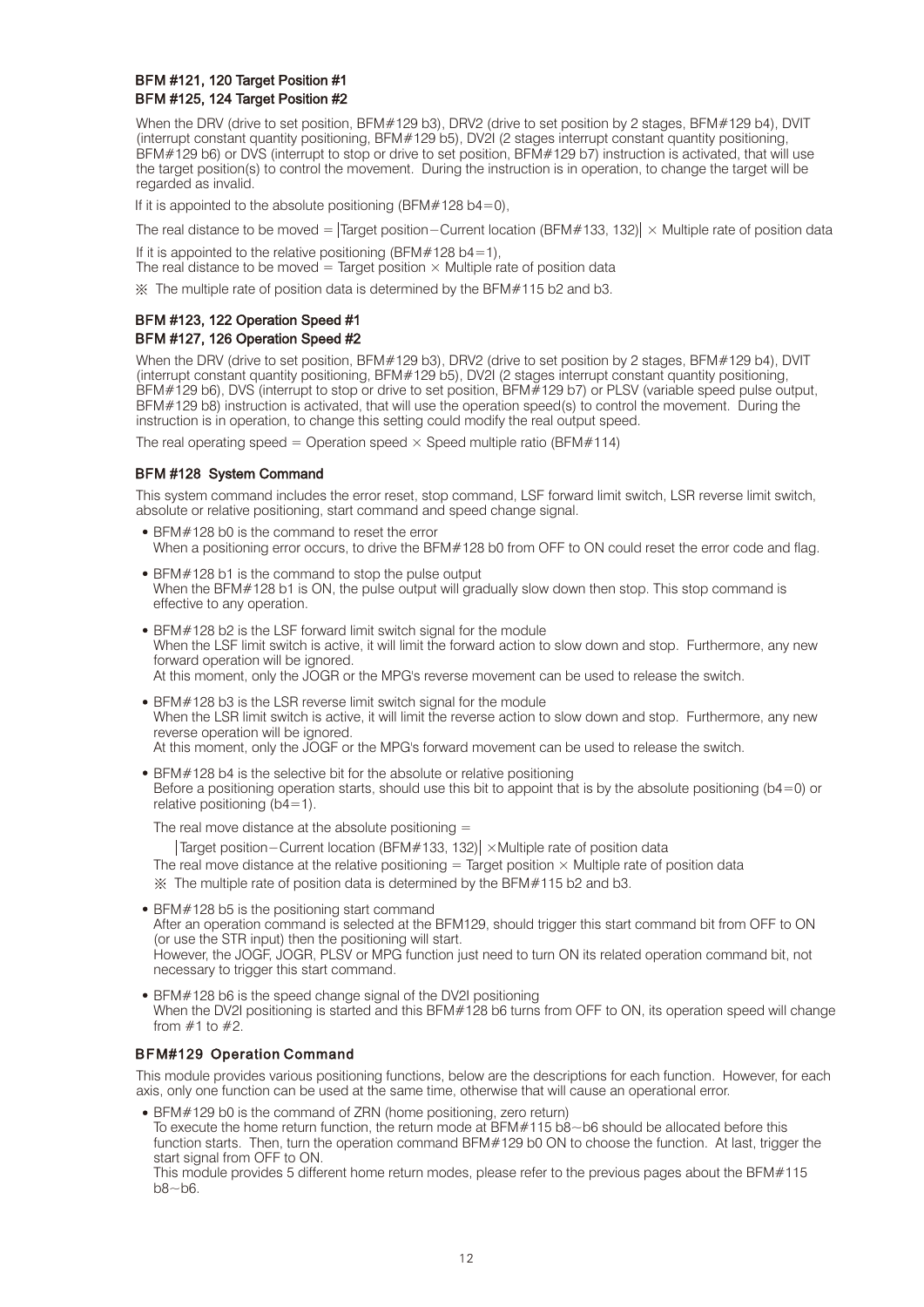BFM#129 b1 is the command of JOGF (jog forward) BFM#129 b2 is the command of JOGR (jog reverse)



When the axis is for to use the JOGF (BFM#129 b1 = ON) or JOGR (BFM#129 b2 = ON) function, its output pulse string will be executed as above. During the operation, could change the value of BFM#106, 105 or BFM#114 to modify the real operating speed.

If the period of this command ON is less than the start delay time at BFM#107 or the time needed for one unit of the position, the axis will generate the particular number of pulses that is equal to one unit of the position. If the period of this command ON is longer than the start delay time at BFM#107, as the diagram above shows, it will generate the particular number of pulses that is equal to one unit of the position first. After the start delay time is reached, it begins to generate pulses continually.

The JOGF function could manage the direction and generate pulses to control the motor moving forward. The JOGR function could manage the direction and generate pulses to control the motor moving reverse.

BFM#129 b3 is the command of DRV (single-speed positioning, drive to set position)



When the axis is for to use the DRV (BFM#129 b3 = ON) function and the start signal is turned from OFF to ON, its output pulse string will be executed as above.

If it is appointed to the absolute positioning (BFM#128 b4=0).

Distance to be moved = Target position #1 (BFM#121, 120)− Current location (BFM#133, 132) at start

If it is appointed to the relative positioning (BFM#128 b4=1),

Distance to be moved = Target position  $#1$  (BFM $#121$ , 120)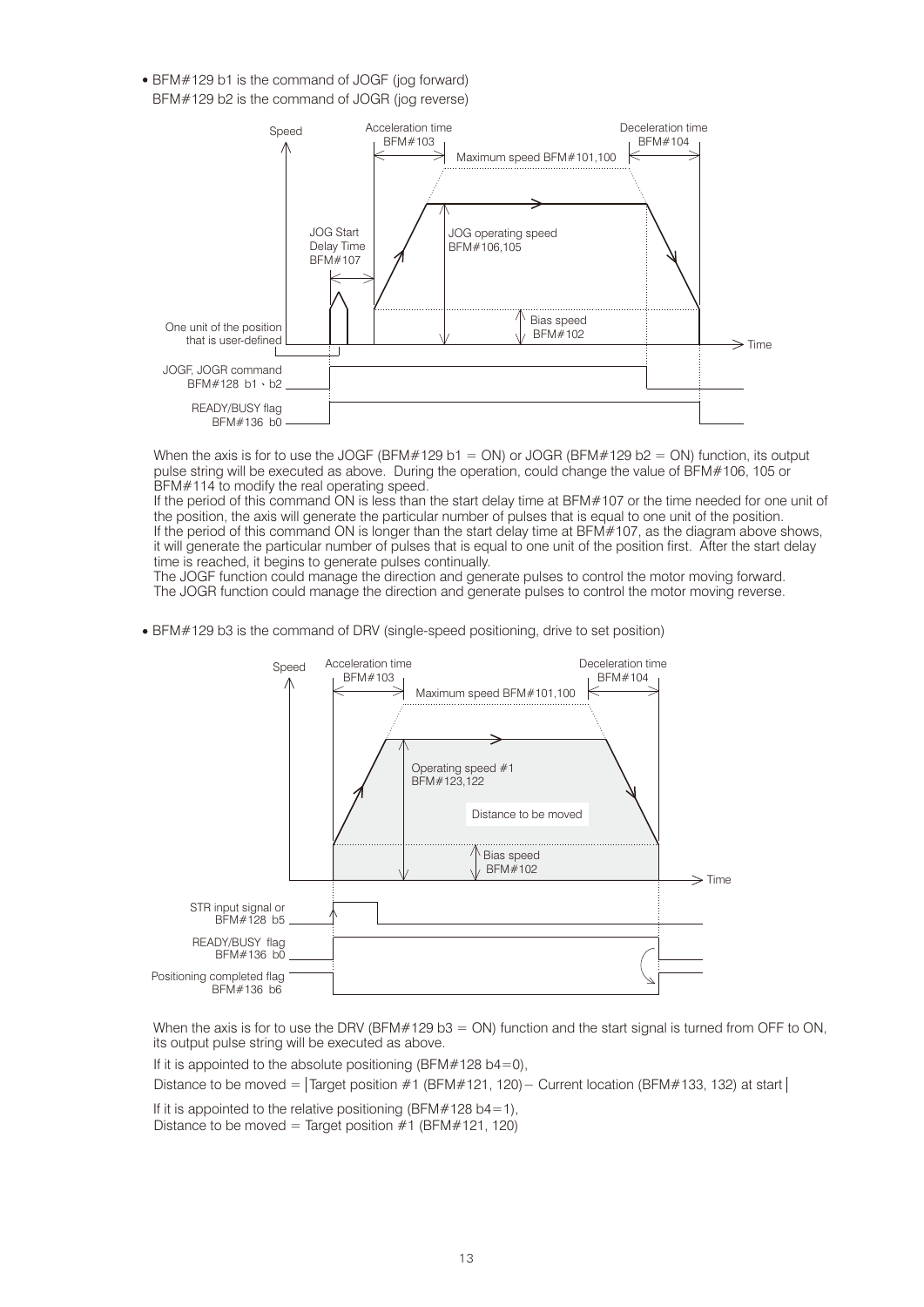BFM#129 b4 is the command of DRV2 (drive to set position by 2 stages)



When the axis is for to use the DRV2 (BFM#129 b4 = ON) function and the start signal is turned from OFF to ON, its output pulse string will be executed as above.

If it is appointed to the absolute positioning (BFM#128 b4=0),

Distance to be moved #1 =  $\text{Target position #1 (BFM#121, 120)} - \text{Current location (BFM#133, 132)}$  at start Distance to be moved #2 = Target position #2 (BFM#125, 124)−Target position #1 (BFM#121, 120)│

If it is appointed to the relative positioning (BFM#128 b4=1), Distance to be moved  $#1 =$  Target position  $#1$  (BFM#121, 120) Distance to be moved  $#2 =$  Target position  $#2$  (BFM $#125$ , 124)

BFM#129 b5 is the command of DVIT (interrupt constant quantity positioning)



When the axis is for to use the DVIT (BFM#129 b5 = ON) function and the start signal is turned from OFF to ON, its output pulse string will be executed as above. Distance to be moved after the interrupt = Target position  $#1$  (BFM $#121$ , 120)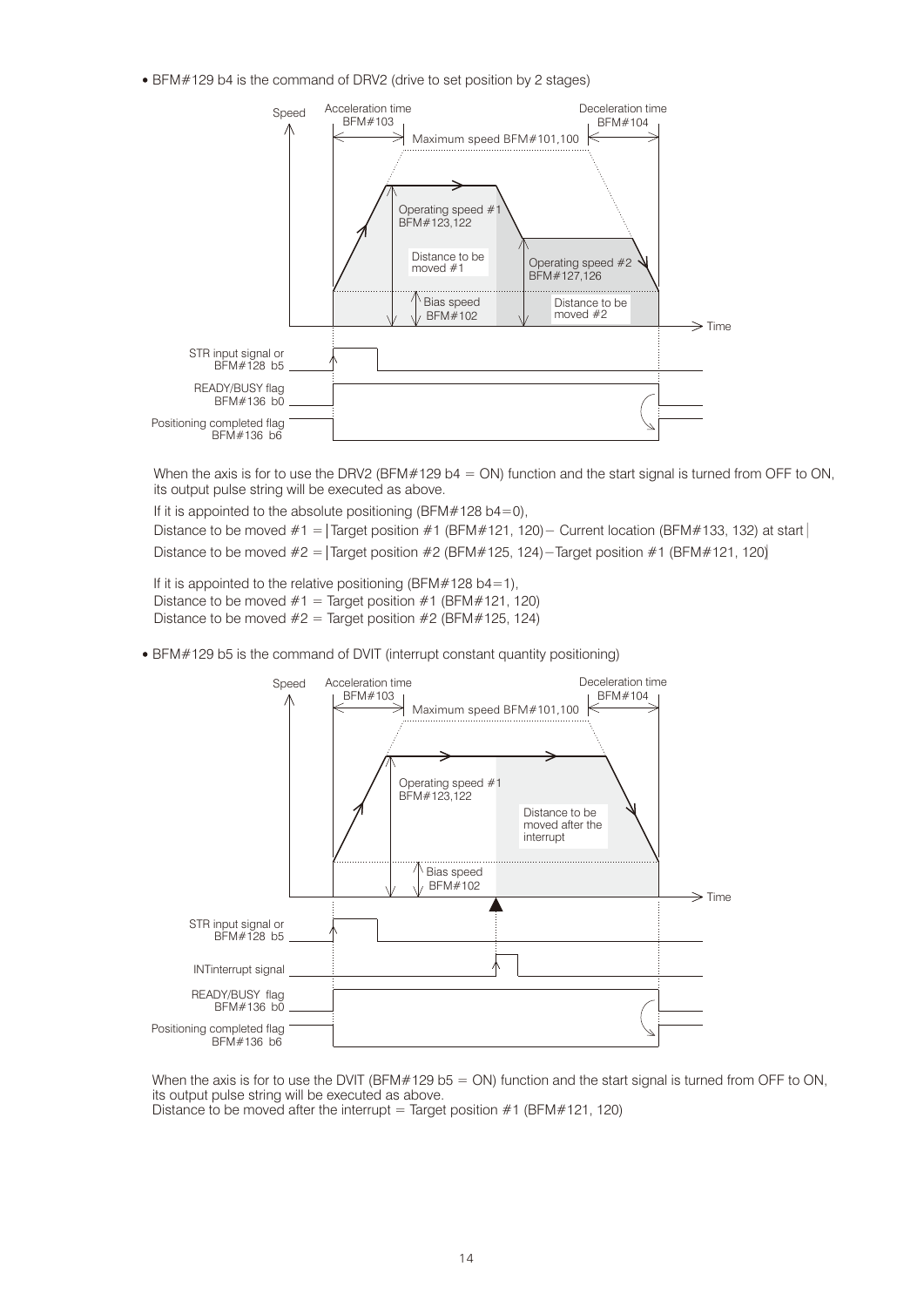BFM#129 b6 is the command of DV2I (2 stages interrupt constant quantity positioning)



When the axis is for to use the DV2I (BFM#129 b6 = ON) function and the start signal is turned from OFF to ON, its output pulse string will be executed as above.

Distance to be moved after the interrupt = Target position  $#1$  (BFM $#121$ , 120)

BFM#129 b7 is the command of DVS (interrupt to stop or drive to set position)



When the axis is for to use the DVS (BFM#129 b7 = ON) function and the start signal is turned from OFF to ON, its output pulse string will be executed as above.

However, the INT interrupt signal is triggered (OFF → ON) during the axis generating pulses, it will immediately slow down then stop (ignore the original target).

If it is appointed to the absolute positioning (BFM $#128$  b4=0).

Distance to be moved =  $\text{Target position #1 (BFM#121, 120)} - \text{Current location (BFM#133, 132)}$  at start

If it is appointed to the relative positioning (BFM#128 b4=1), Distance to be moved = Target position  $#1$  (BFM $#121$ , 120)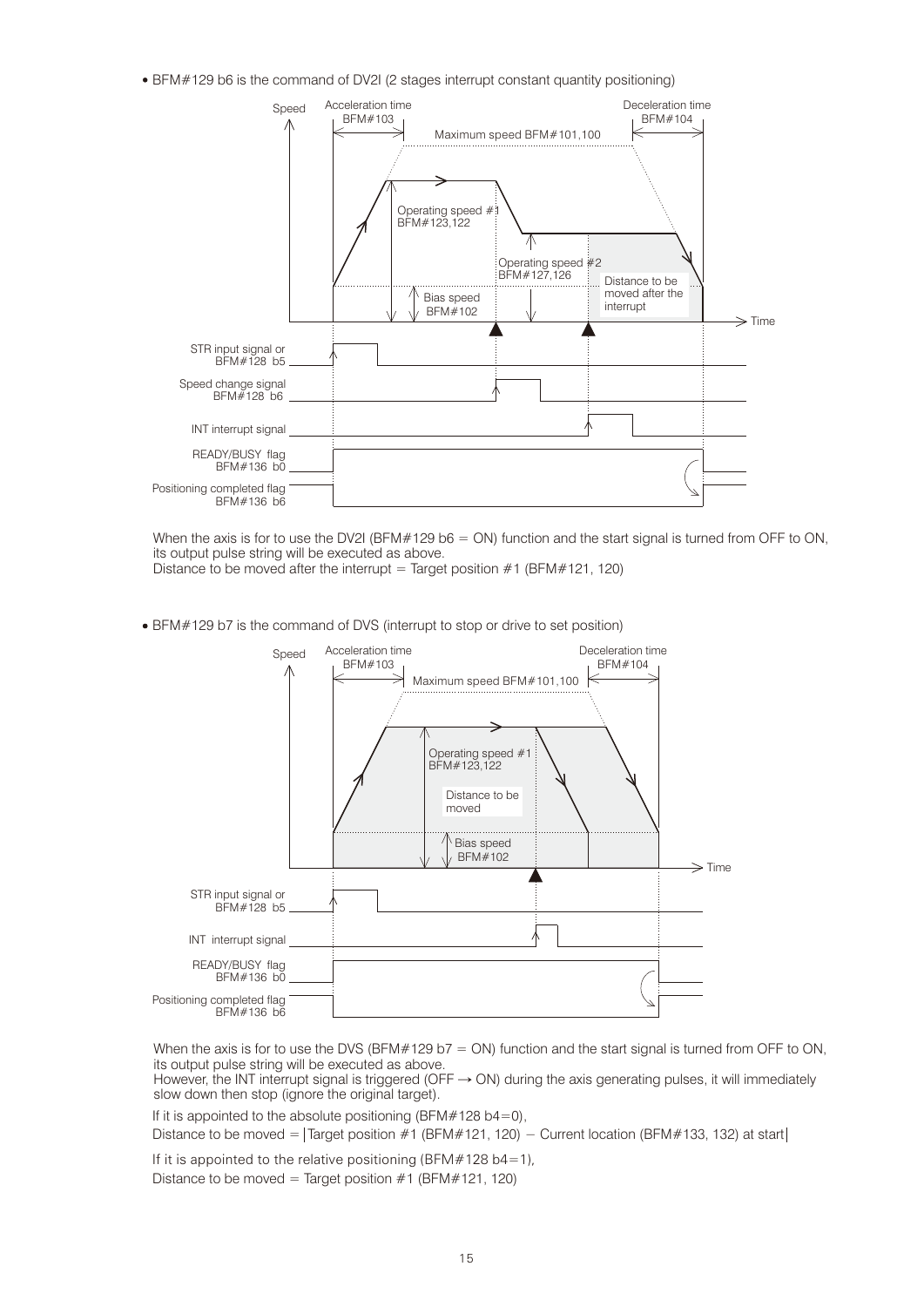BFM#129 b8 is the command of PLSV (variable speed pulse output)



When the axis is for to use the PLSV (BFM#129 b8 = ON) function, it will use the value of operating speed #1 (BFM#123, 122) to generate pulses. Give a positive operating speed will have a forward movement; on the other hand, a negative operating speed will move backward.

While the BFM#129 b8 turns OFF, it will slow down then stop. During the operation, could change the value of BFM#123, 122 to modify the operating speed.

BFM#129 b9 is the command of MPG (handwheel positioning) The parameters about the MPG function are stored at the BFM $#3~$ -5.



When the axis is for to use the MPG (BFM#129 b9 =  $ON$ ) function, it is controlled by the input points from the external handwheel.

Above is a electronic handwheel generate the A/B phase pulse signal and connect with the A/B input terminals at the module.

The module will get the speed and quantity from input pulses when the handwheel rotates, then multiply by the electronic gear ratio to generate the proportional pulses.

MPG's output pulses = Input A/B phase pulses  $\times$ 

Gear ratio numerator(BFM#3)

Gear ratio denominator(BFM#4)

The MPG's response delay time at the BFM#5 is the interval period between the pulses input and output. If this set value is too small, that may cause the mechanical vibration. Usually, the longer delay time will have a smoother move.

If more than one axis use this handwheel function at a same time, those activated axes will follow the handwheel to generate pulses simultaneously.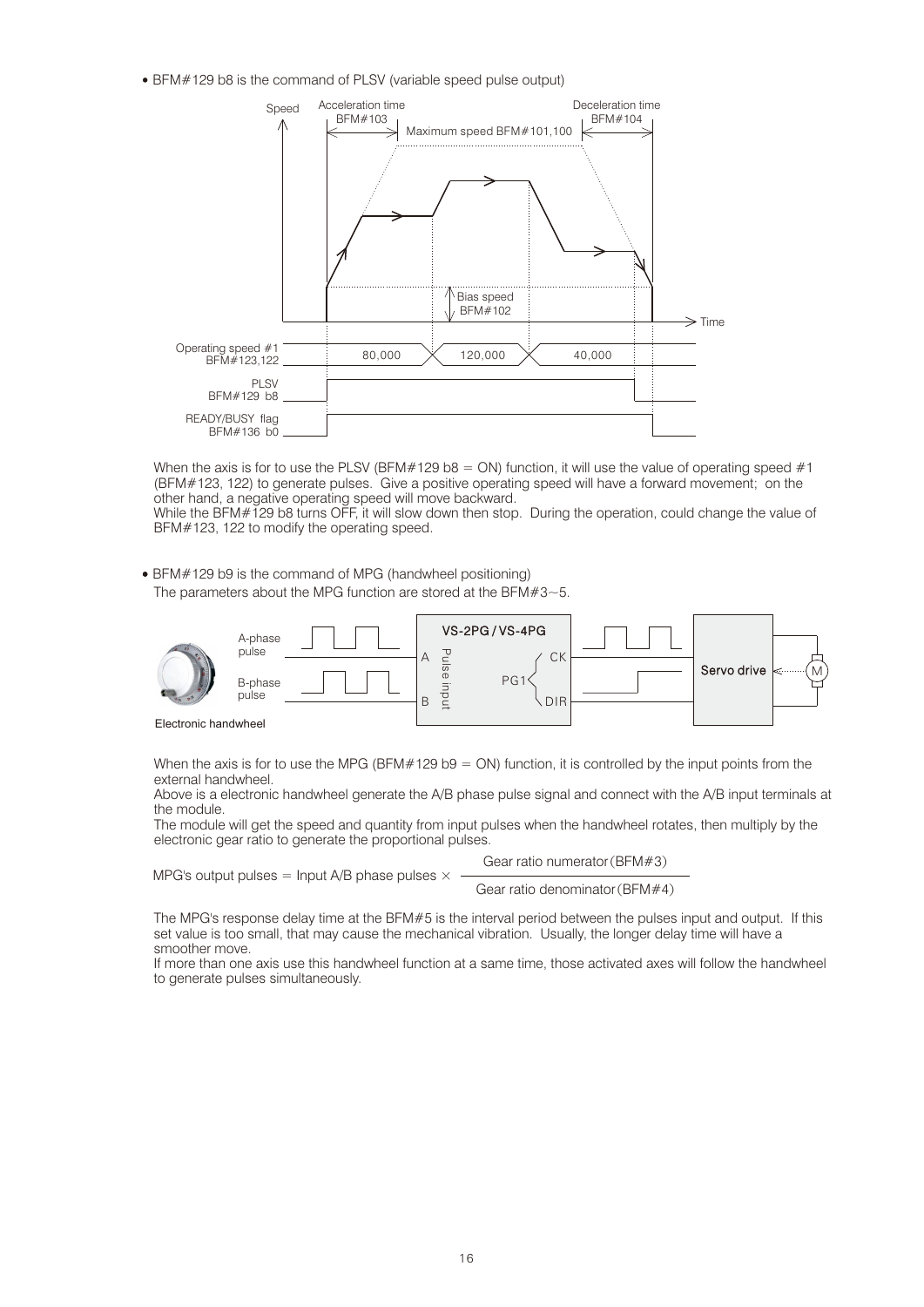- BFM#129 b10 is the command of LI (linear interpolation positioning)
- The linear interpolation positioning function will combine the PG1 (X axis) and PG2 (Y axis) together to complete it. The parameters are using the BFM#150~BFM#163.



When the paired axes are for to use the LI (BFM#129 b10 = ON) function and the start signal is turned from OFF to ON, their output pulse strings will be executed as above.

If it is appointed to the absolute positioning (BFM#128 b4=0),

Distance to be moved at the X / Y axis = Target of the X / Y axis − Current location of the X / Y axis at start

If it is appointed to the relative positioning (BFM#128 b4=1), Distance to be moved at the X / Y axis = Target of the X / Y axis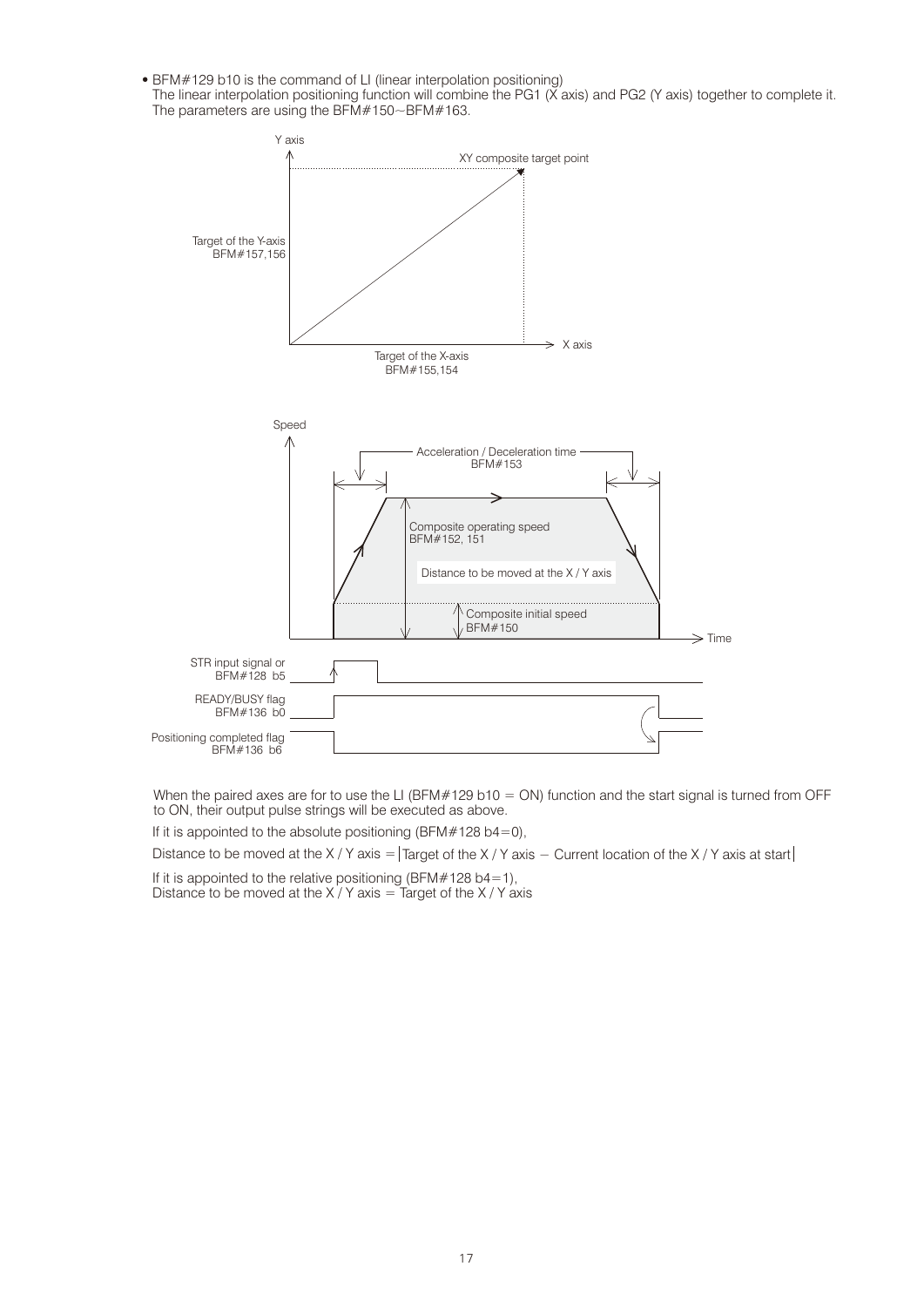External Wiring

The wiring example between the VSM Main Unit, VS-4PG Module & Mitsubishi servo drive (MR-J2)

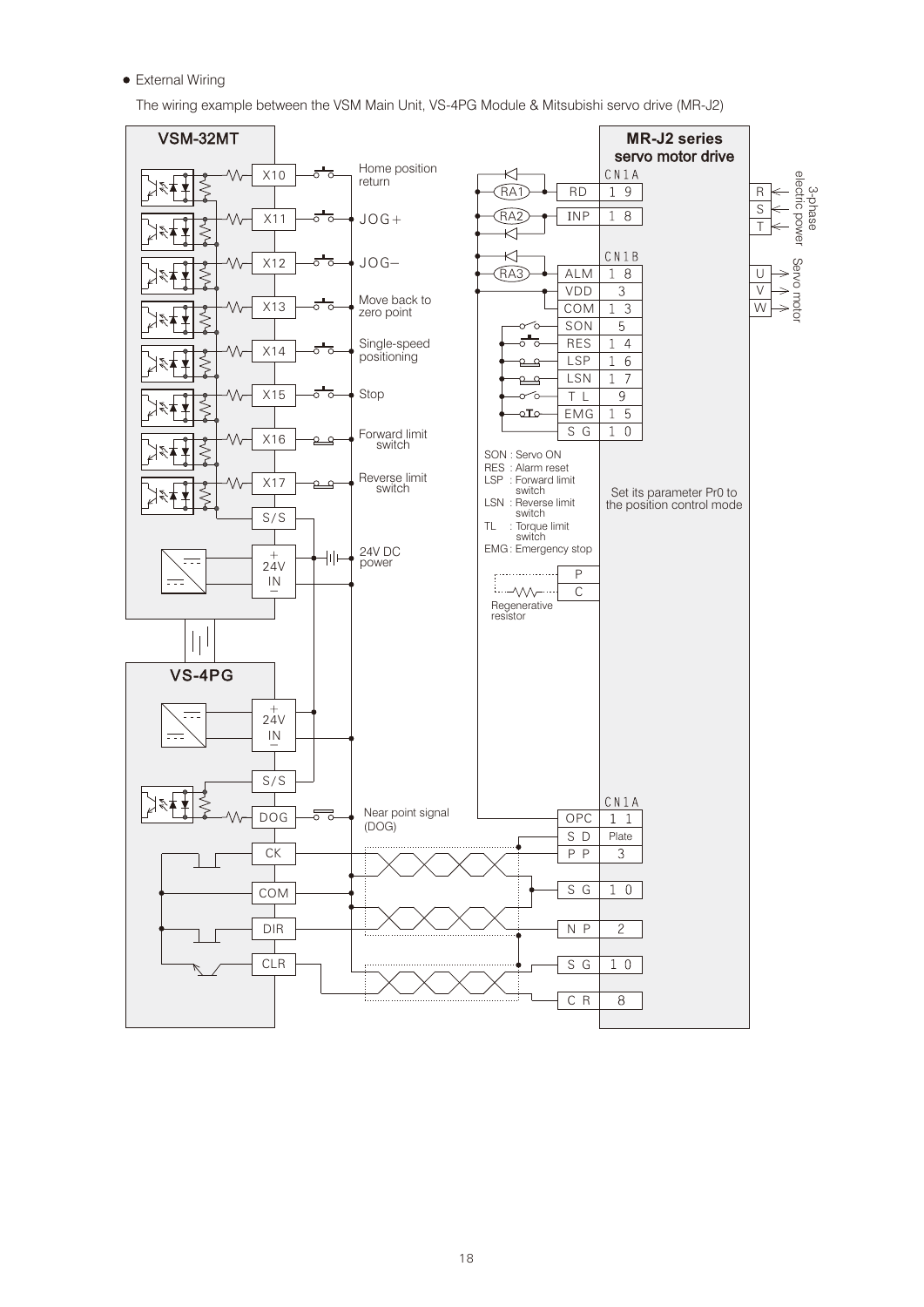Example Program

This example carries out the home position return, JOG+, JOG- and single-speed positioning functions. The brief diagram of the system is shown below.



The descriptions of components which are used in the example.

| Component                | <b>Description</b>                      |
|--------------------------|-----------------------------------------|
| X10                      | Home position return button             |
| X11                      | $JOG+$ button                           |
| X12                      | $JOG - button$                          |
| X13                      | Move back to zero point button          |
| X14                      | Single-speed positioning button         |
| X15                      | Stop button                             |
| X16                      | Forward limit switch (LSF), N/C contact |
| X17                      | Reverse limit switch (LSR), N/C contact |
| M <sub>0</sub>           | ZRN, home return command                |
| M1                       | JOGF, jog forward command               |
| M <sub>2</sub>           | JOGR, jog reverse command               |
| M3                       | DRV, single-speed positioning command   |
| $M4 \sim M15$            | Reserved for future use                 |
| M20                      | Reserved for future use                 |
| M21                      | Stop command                            |
| M22                      | LSF forward limit                       |
| M23                      | LSR reverse limit                       |
| M24                      | By the absolute or relative positioning |
| M25                      | Positioning start command               |
| $M26 \sim M35$           | Reserved for future use                 |
| $M40\nightharpoonup M55$ | Status information                      |
| D11, D10                 | Target position                         |
| D13, D12                 | Operation speed                         |
| D21, D20                 | Current speed                           |
| D23, D22                 | Current location                        |
| D30                      | Error code                              |